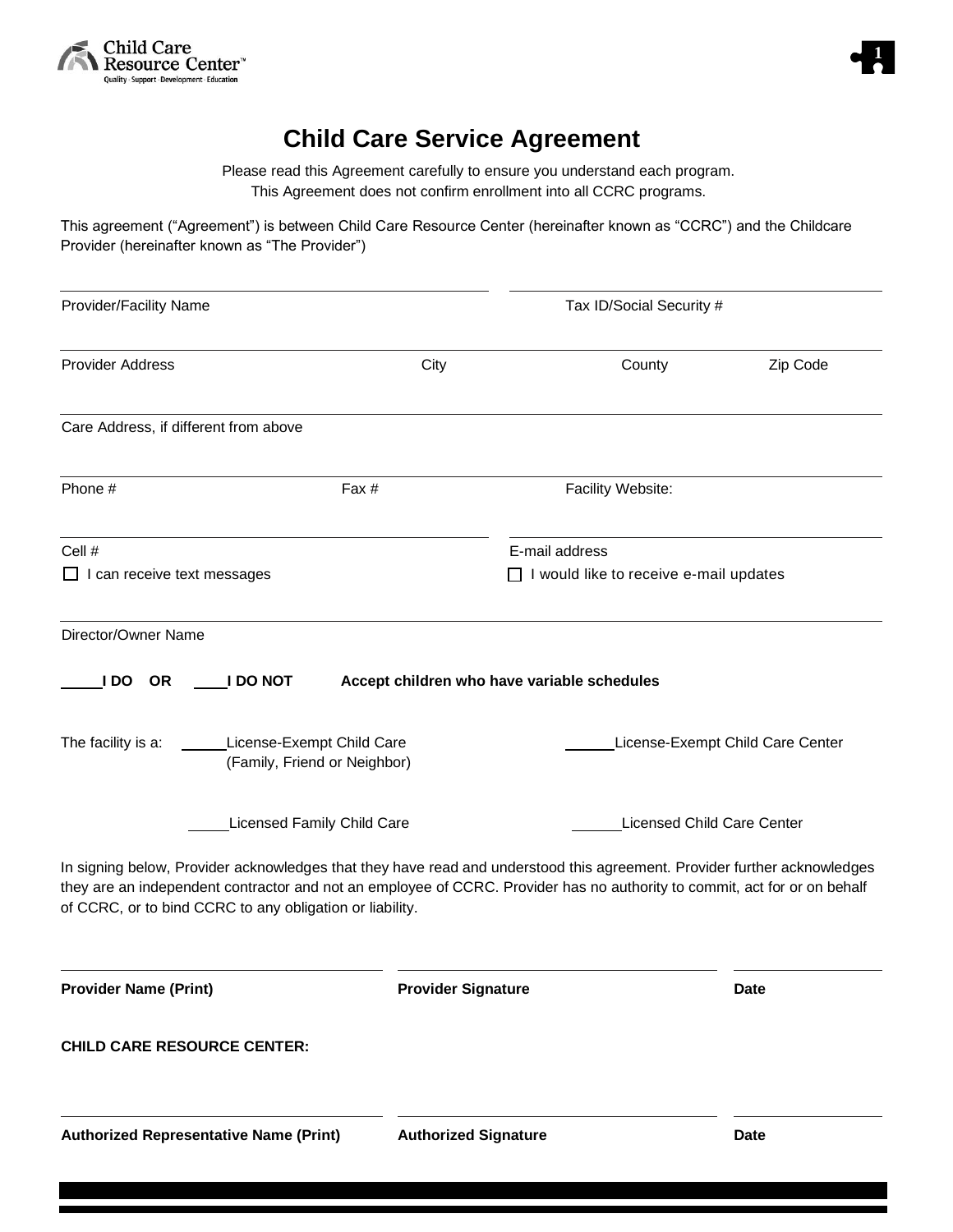



# **Table of Contents**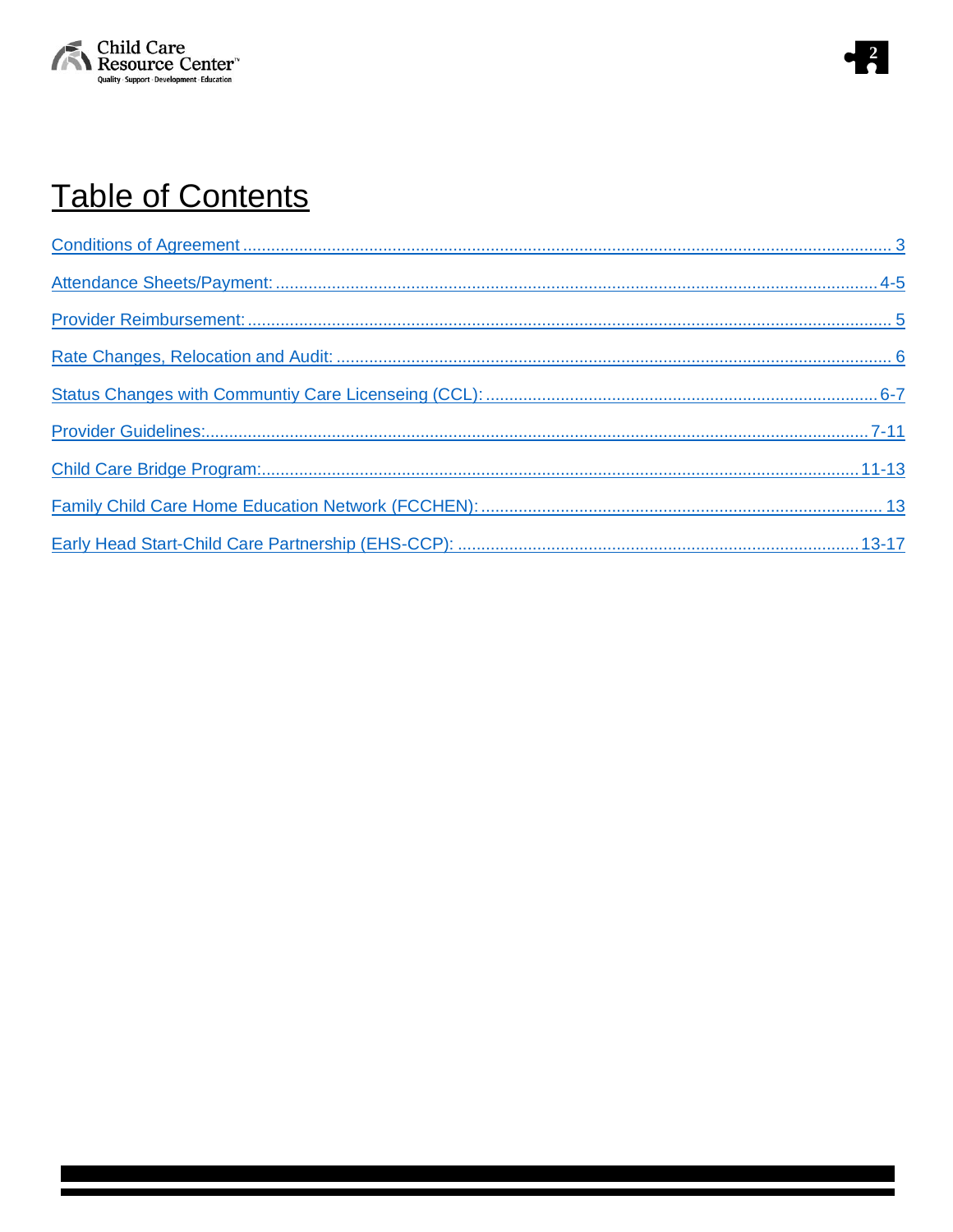



## <span id="page-2-0"></span>Conditions of Agreement:

This Agreement is made and entered into in the State of California and Federal Government of the United States, and shall in all respects be interpreted, enforced and governed under the laws of said State. The language of all parts of this Agreement shall in all cases be construed as a whole, according to its fair meaning, and not strictly for or against any of the parties, by virtue of the identity, interest or affiliation of its preparer.

If any term, provision, covenant or condition of this Agreement, or the application thereof to any person or circumstance, shall be held by a court of competent jurisdiction to be invalid, unenforceable, or void, the remainder of this Agreement and such term, provision, covenant or condition as applied to other persons or circumstances shall remain in full force and effect.

The Provider further acknowledges that it is their legal obligation to be truthful and accurate in all of their dealings with the Child Care Resource Center. Any attempt to deceive CCRC, to obtain payments the Provider has not earned, is a felony in California and must be reported.

This agreement contains the entire understanding of the parties and shall supersede any previous written or verbal communication regarding the services. This agreement may be signed in counterparts, each taken together constitute one and the same binding document.

There are no verbal agreements, representations or understandings affecting this Agreement or any supplements thereto of the subject matter hereof, and all negotiations, representations and understandings are merged herein. This Agreement reflects and contains all of the agreements, understandings, and representations made between the parties and expressly supersedes, cancels and annuls all contracts, understandings and agreements of prior date between the parties hereto and shall continue enforce and govern all transactions between the parties hereto until the expiration or termination of this Agreement by either party.

The Provider hereby acknowledges that it is acting as an **independent contractor** and not as an employee, officer, or agent of CCRC or the State of California. Provider further understands that CCRC and Partnering Agencies are not the Provider's employer, and, therefore, the Provider is not entitled to benefits accorded to CCRC's employees, including but not limited to vacation, paid sick leave, Workers' Compensation insurance, disability, profit sharing or retirement benefits, unemployment insurance compensation, or group medical or life insurance, or any other fringe benefits or benefit plans offered by CCRC to its employees. None of the duties or rights of the Provider under this Agreement may be delegated or assigned, voluntarily or otherwise without the express written consent of CCRC. CCRC will not be responsible for withholding or paying any income, payroll, FICA, or other federal, state or local taxes, federal or state unemployment insurance contributions, state disability premiums, or any similar taxes or fees relating to the fees earned by Provider's employees hereunder. Provider alone shall be responsible for and shall indemnify CCRC against all such taxes and contributions, including penalties and interest. Provider shall be fully responsible for any employee or independent contractor employed or engaged by CCRC in connection with the performance of this Agreement, and Provider shall indemnify Provider against any claims made by or on behalf of any such employee or contractor.

Child Care Resource Center will provide technical assistance concerning this Agreement, if requested by the Provider.

#### **Changes to Agreement**

CCRC may make changes, revisions, and/or additions to this Child Care Service Agreement (CCSA) at any time. Providers will receive written notification of any amendments, which shall be effective immediately. The Provider's continued participation under this Agreement or any amendment thereto shall be considered their acceptance. The parties agree that CCRC is not required to have a new CCSA signed with every change or addendum. Written amendments will be considered as received, unless returned by the Post Office or other courier. Providers are free to terminate this Agreement upon receipt of any change to this Agreement as provided herein.

#### **Child Care Fraud**

CCRC is required by State, Federal and County regulations to hold accountable Parents and/or Providers who receive services and/or payments by misrepresenting or withholding pertinent information. CCRC Board policy defines fraud as "any intentional action or intentional omission that results in falsification and/or misrepresentation of information, either verbal or written, resulting in ineligible use or provision of child care and/or ineligible receipt of child-care payments." This also includes License-Exempt Providers who falsify the nature of the Provider's relationship to the child.

CCRC works with Welfare Fraud investigators as well as the County District Attorney's office on cases of suspected child care fraud by providing documentation including, but not limited to, attendance records and payment history as requested. Consequences of ineligible child care may range from a repayment plan to prosecution by the District Attorney's office.

Any Provider terminated for fraud from any CCRC payment program shall be considered permanently terminated and not allowed re-entry to any CCRC payment program.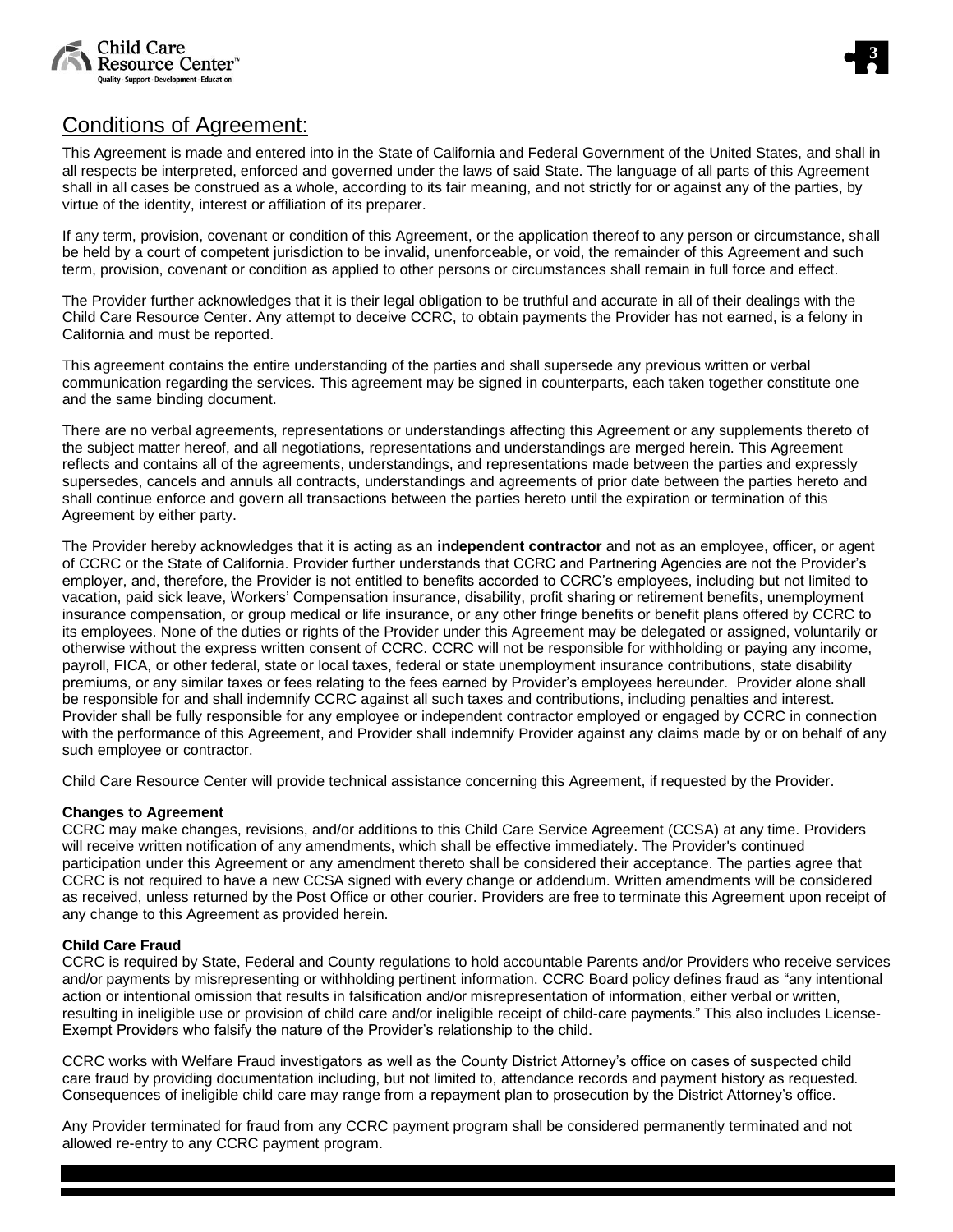



### **Length of Agreement:**

This Agreement shall be in effect until **June 30, 2025** unless otherwise notified in writing by CCRC. CCRC may, at its discretion, continue this agreement on a month to month basis after **June 30, 2025** by providing written notice.

#### **Indemnification and Hold Harmless**

The Provider shall indemnify, defend, and hold harmless CCRC and its Partnering Agency's, each of their respective officers, agents, directors, employees, affiliates, representatives, successors, and permitted assigns (collectively, "Indemnified Parties") from and against any and all losses, damages, liabilities, deficiencies, claims, actions, judgments, settlements, interest, awards, penalties, fines, costs, or expenses of whatever kind, including reasonable attorneys' fees, fees and the costs of enforcing any right to indemnification under this Agreement (collectively, "Losses") incurred by the Indemnified Parties and/or resulting to any and all contractors, subcontractors, laborers, or to any other person, firm, or corporation furnishing or supplying work, services, materials, or supplies and Losses occurring or resulting to any person, firm, or corporation who may be injured or damaged by the Provider or any of its employees in the performance of this Agreement.

## **Termination of Child Care Service Agreement (CCSA)**

This CCSA may be terminated under the following conditions:

- 1)Breach of the CCSA: Should either party breach any of the provisions in this Agreement, the non-breaching party may terminate this Agreement by giving written notification to the breaching party. Please refer to the CCRC Complaint Policy in the Parent Handbook with Provider Guidelines for appeal processes.
- 2) Specific actions by the Provider that shall constitute a breach of this Agreement include, but are not limited to:
	- a) Non-compliance with the applicable Community Care Licensing laws and regulations.
	- b) Submission of false, misleading, and/or erroneous information.
	- c) Failure to maintain required records.
	- d) Violation of applicable health, safety, and/or licensing conditions.
- 3) Termination of Convenience

This Agreement may be terminated for convenience by either party by giving written notice. Upon such termination, CCRC will only be obligated to compensate the Provider for allowable costs of performance, in accordance with this Agreement, through the date service is terminated.

## <span id="page-3-0"></span>Attendance Sheets/Payment: Stage 2, Stage 3, Alternative Payment and Family Child Care Home Education Network (FCCHEN)

- 1) CCRC issues a monthly pre-printed attendance sheet to the Provider via the provider portal. The Provider is responsible for printing the monthly attendance sheets from the Provider Portal for each child who is authorized to receive services.
- 2) The Provider is responsible for ensuring that attendance sheets are completed daily.
- 3) Attendance sheets must remain in the possession of the Provider. Attendance sheets may not be given to the parent.
- 4) The attendance sheet must be completed accurately with the time that the child enters and leaves care.
- 5) The attendance sheet must be completed in ink. Do not use correction tape or fluid.
- 6) All authorized days must be accounted for on the attendance sheet. If the child did not attend care, the reason must be recorded on the front of the attendance sheet on the line corresponding to date in question.
- 7) In order for CCRC to issue reimbursement for child care services provided, the attendance sheet must include an invoiced amount.
- 8) After the service month has ended, provider and parent must sign their full name and date the bottom of the attendance sheet.
- 9) Attendance sheets will not be returned for correction after submission, and will be paid based on the information submitted, therefore CCRC strongly encourages parents and providers to review the attendance sheet for accuracy prior to submission. The accuracy and completeness of the attendance sheet is an important part of participation in the Subsidized Programs. Missing information on attendance sheets may affect payment.
- 10) Payments will **only be** made for authorized days and hours as indicated in the Child Care Certificate and will pay absences based on program regulations and funding source.
- 11)**For children in the Family Child Care Home Education Network and Child Care Partnership program only**: Attendance sheets must be signed daily by the parent, or designated emergency contact person, every time the parent or designated emergency contact person drops off or picks up the child from care. The provider must initial sections "B" and "C" on a daily basis every time the provider drops off or picks up the child from school.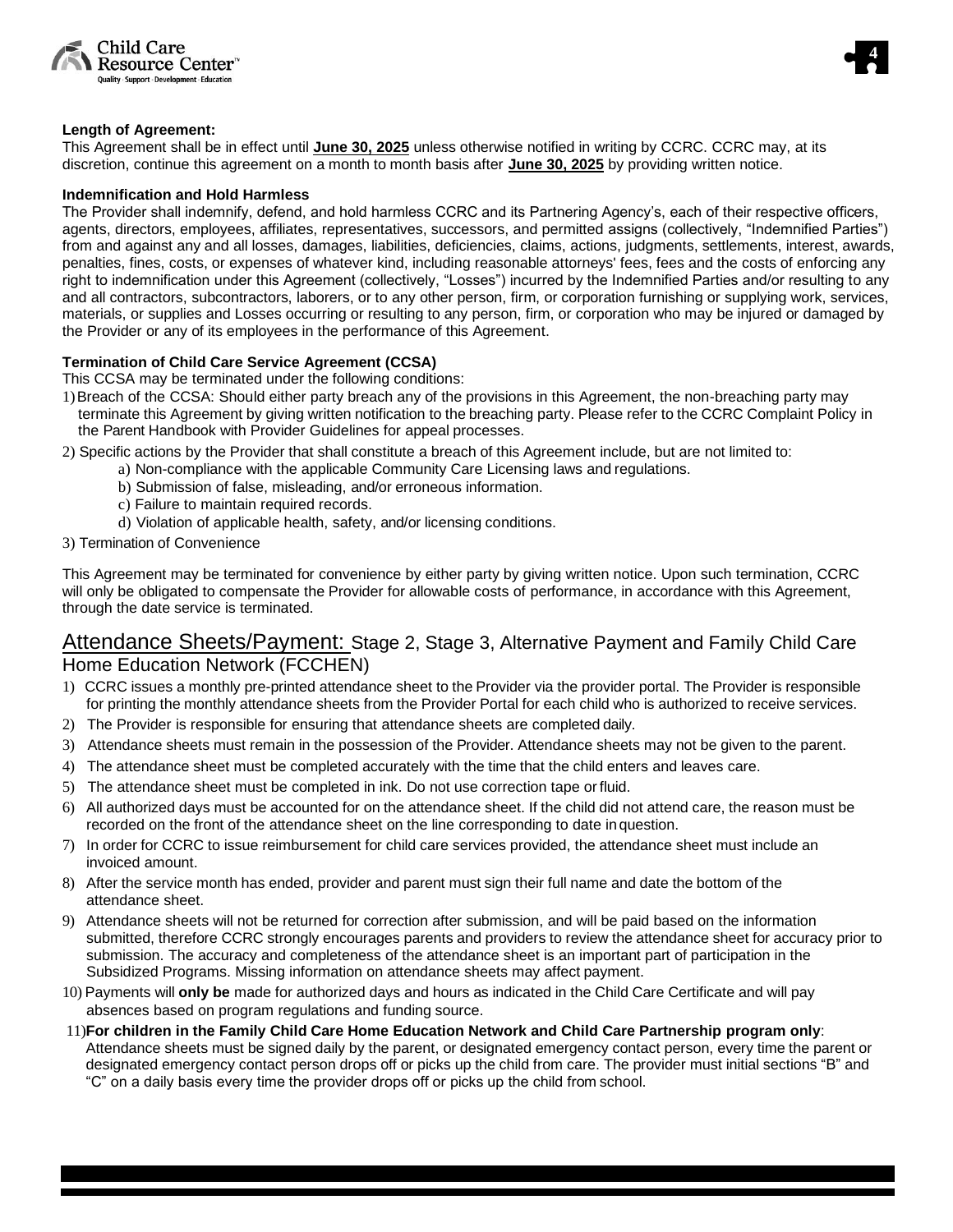



- 12) The schedule of payments is posted in the Provider Portal.
- 13) Providers will receive reimbursement via Direct Deposit or Provider Pay Card.
- 14) The attendance sheet serves as the child care provider's invoice to CCRC and is only valid in the fiscal year it was issued. Please note: June attendance sheets must be received by the end of July. No other forms will be accepted.
- 15) Exception: Early Head Start/Child Care Partnership: Payments will be issued by the end of the month in arrears.

## <span id="page-4-0"></span>Provider Reimbursement:

## **All Providers:**

- 1) The Provider's rate of reimbursement will be based upon a review of the approved child care schedule, the Provider's public rate sheet, provider's invoiced amount on the attendance sheet, and payment guidelines not to exceed the California Department of Education (CDE) Regional Market Rate (RMR) ceilings.
- 2) Policies/Rates with an expiration date must be updated. The Provider will not receive payment if their rate sheet has expired.
- 3) The Provider understands CCRC will always provide written approval of child care services. Any charges incurred for child care services **without** written notification from CCRC may be the responsibility of the parent. Written notification will include effective dates, child care schedule, and rates.
- 4) CCRC will notify the Provider of the last day of payment in writing.
- 5) CCRC may not pay for continuous care lasting twenty-four (24) hours or more.
- 6) Child care services for children with a variable schedule authorization are reimbursed only for the time the child attends.
- 7) When a child's authorization includes a partial week or month, child care payments for that period will be prorated.
- 8) The Provider agrees to provide CCRC with all required documents **before** payments aremade.
- 9) CCRC does not pay for:
	- a. Meals, transportation, field trips, and other special activities that are not already in the Provider's basic child care rate.
	- b. Late fees charged to parents whose child is not picked up at the required time.
	- c. Deposits or any other type of advance payment to reserve a space for a child.
	- d. Tuition, book fees, clothing/uniforms, or any other related charges for children attending private or public school.
- 10) The Provider understands that they may be prosecuted for fraud and required to repay any overpayment resulting from false or incorrect information. Overbilling for services can lead to legal action resulting in penalties of fines, imprisonment, or both and any overpayment is subject to recovery by CCRC.

## **License-Exempt Care Provider (Family, Friend, or Neighbor Care)**

1) Licensed-Exempt Providers cannot claim child care payment for services provided by any other individual(s). The Provider named in this agreement is the one authorized to provide the child care services.

## **Licensed Providers:**

- 1) May receive payment for up to 10 days of non-operation per fiscal year. CCRC can only reimburse providers for days of non-operation if payment required for those days is noted in the Provider's policies and those policies are on file with CCRC. Licensed child care providers will only be paid if the day of non-operation falls on a day the child is normally scheduled to attend.
- 2) The Provider will not receive payment for any days over the ten (10) days of non-operation that the Provider is closed and not available to provide service. The Provider's days of non-operation are not reimbursable for children who have a variable schedule authorization.
- 3) Child Care Centers that have both an academic and a child care program must have documented public rates separating educational tuition from child care rates. Rates must be the same for subsidized and non-subsidized children or CCRC will not be able to authorize for school age care.
- 4) CCRC reimburses providers for child absences in accordance with the provider's absence policy, state regulations, and/or CCRC policy.
- 5) If a parent chooses to end care and remove their child immediately, payment will end the last day child care was used. If the Provider (by contract) requires a two-week notice, the parent will be responsible for paying that notice.
- 6) For children in the Family Child Care Home Education Network program only: If a child is absent more than the allowable number of days per fiscal year, the parent will be responsible for payment.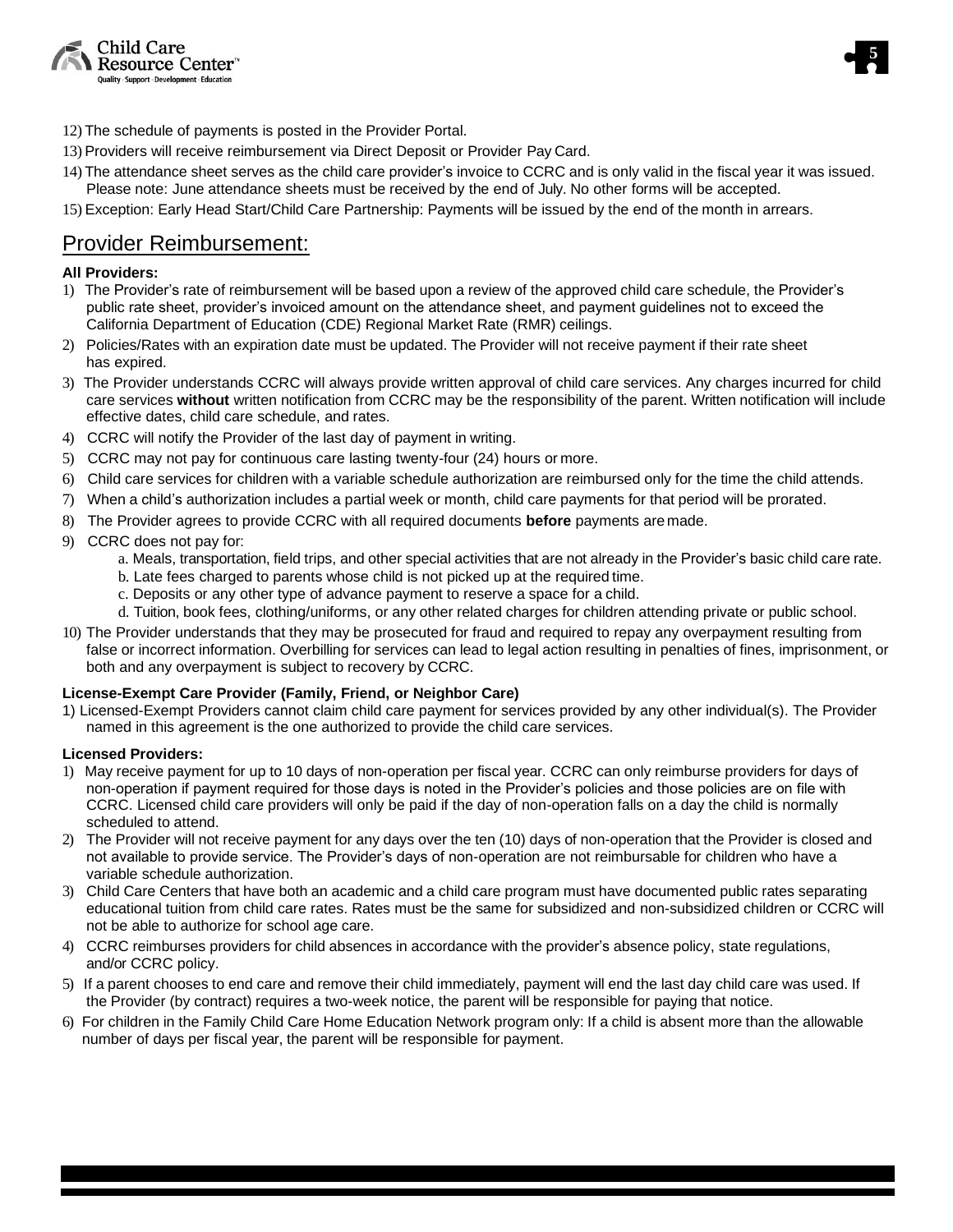![](_page_5_Picture_0.jpeg)

![](_page_5_Picture_1.jpeg)

## <span id="page-5-0"></span>Request for Rate Change:

## **All Providers:**

- 1) Rate changes may be requested one (1) time in a CCRC fiscal year (July 1 to June 30). All requests are to be directed to the Provider Liaison team.
	- a) Licensed Providers: Rate change requests shall be submitted with a Family and Child Care Center Statement along with the Provider's private fee sheet.
	- b) License-Exempt Providers: Rate change requests shall be submitted with a CCRC Exempt Provider Fee Schedule.
- 2) All requests received by the 20th of the month, if approved, will be effective on the 1st of the following month. All requests received after the 20th of the month, if approved, will be effective the 1st of the month subsequent to the following month.

## Provider Relocation:

## **All Providers:**

- 1) The Provider will report to CCRC plans to relocate at least two (2) weeks prior. This Agreement is in effect and applicable ONLY at the care address reported on page 1. When a Provider relocates, the Agreement is null and void.
- 2) If the Provider does not continue care at the new address, the Provider must submit a W-9 form to receive 1099-MISC tax statement.

## **Licensed Providers:**

1) Child care will be closed and payments will terminate as of the relocation date.

## **License-Exempt Providers:**

- 1) Child care will be closed and payments will terminate 30 days from the relocation or notification date whichever comes first.
- 2) To provide care and receive payment at a new location, a complete provider packet is required.
- 3) CCRC will mail the appropriate packet and a termination notification. Completed packets received after the termination date will be processed as of the date received. This will result in a gap in child care services.

## Records and Audit:

## **All Providers:**

- 1) CCRC reserves the right to inspect and audit the Provider's compliance with any and all provisions of this Agreement. This right to inspect and audit may be with or without notice to the Provider. The Provider specifically agrees to fully cooperate in providing any and all information including, but not limited to, documents concerning children being cared for, attendance sheets, and other business records of any kind whatsoever.
- 2) The contracting parties shall be subject to the examination and audit of the State Auditor, pursuant to the California Government Code, Section 8546.7. For a period of seven (7) years from the end of the Fiscal Year in which such services were provided or until final resolution of any audits which occurs later. Furthermore, PROVIDER will also be subject to the examination and audit of the State Auditor, pursuant to the Government Code, Section 546.7, for a period of seven (7) years from the end of the Fiscal Year in which such services were provided or until final resolution of any audits, whichever occurs last.
- 3) Provider will maintain strict observance of confidentiality related to children's identification and records based on Welfare and Instructions Code 5328 and related sections, and professional and legal guidelines.
- 4) For tax reporting purposes, the Provider must provide a valid Taxpayer Identification number which CCRC will verify through the Internal Revenue Service. In the event the Taxpayer Identification Number provided to CCRC is found to be invalid, child care services will not be authorized with that child care Provider.

## <span id="page-5-1"></span>Status changes with Community Care Licensing (CCL):

## **Licensed Providers**

CCRC is required to report all allegations of Type A violations to Community Care Licensing (CCL) when a complaint is made against a licensee. CCL will also send reports to CCRC notifying the agency when they receive a complaint and when there is a change in the licensee's status. Providers will inform CCRC of any Status changes with Community Care Licensing (CCL).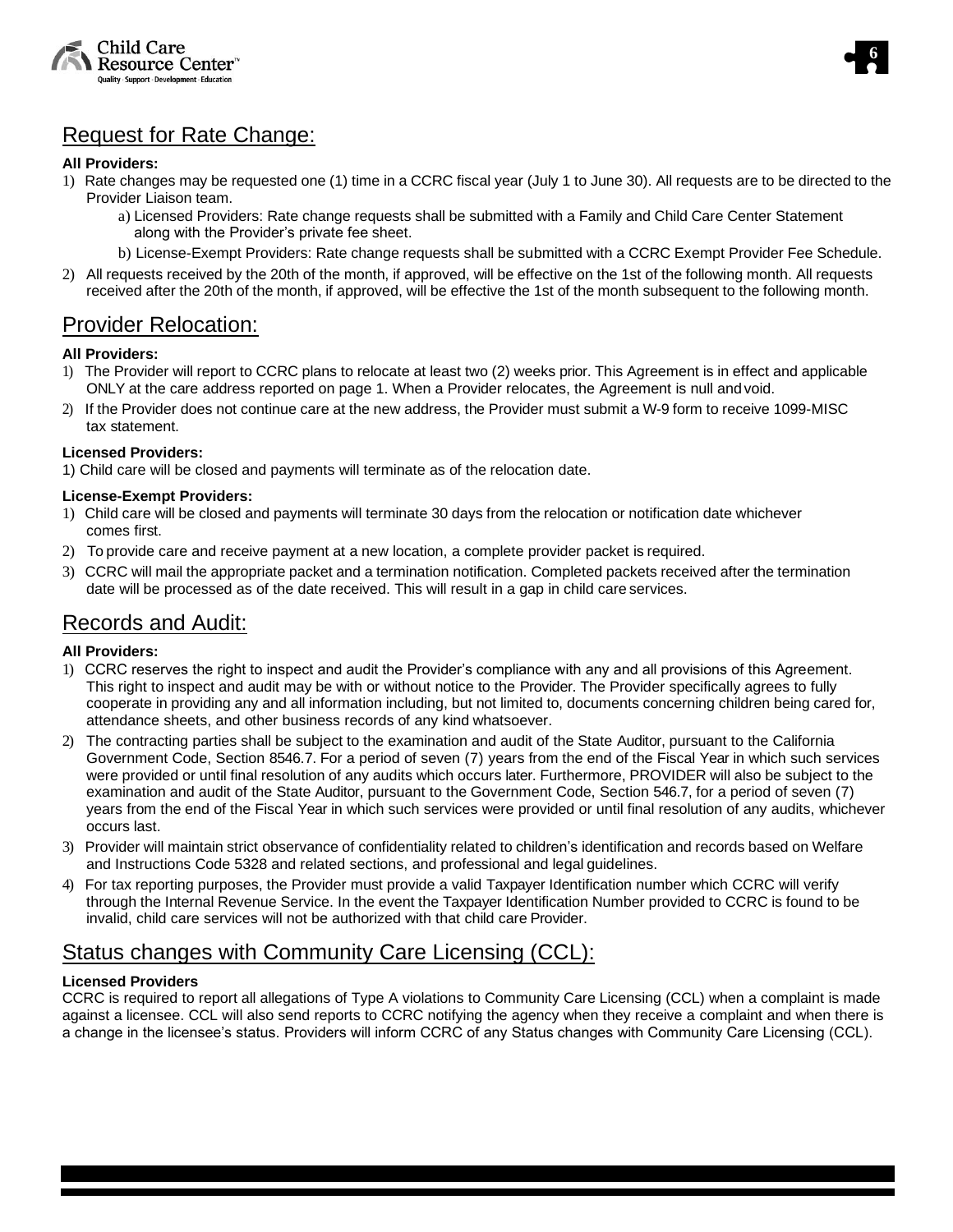![](_page_6_Picture_0.jpeg)

![](_page_6_Picture_1.jpeg)

### **Types of Changes:**

Sited by CCL for Substantiated Deficiencies- A citation for violation of the regulations and the Health and Safety Code that creates or potentially produces a risk to the health, safety, or personal rights to children in your care.

- 1) Temporary Suspension Order (TSO) is an order made by CCL that immediately suspends the operation of a child care program. A TSO is sought to protect clients from physical or mental abuse, abandonment or any other substantial threat to the health and safety of the client. Please note that a TSO does not take away a license to operate but only temporarily suspends a program from operating until further investigation is completed.
- 2) Probationary Status A period of time for which a licensee can operate but must comply with specific terms and conditions set out in a settlement agreement.
- 3) Revocation The action taken by CCL to permanently take away a license to operate a child care program.

When this occurs CCL will conduct an investigation. Resource and Referral Programs are required to remove a child care facility from their referral data base while CCL conducts their investigation. If the allegation is substantiated by CCL, you will not be reinstated to active referral status until the Plan of Correction is completed and confirmed in writing by CCL. If you are placed on probation, have a license revoked, or receive a Temporary Suspension Order (TSO), you will be removed from active referral status and you will also receive a termination notice closing care for any active children. You will receive written notification regarding the above statuses from CCRC.

### **Inactive License: Licensed Providers**

- 1) CCRC will recognize Community Care Licensing's facility license inactive date and care will be terminated as of that date.
- 2) If there is a gap in licensure or the Provider is no longer licensed, the Provider has the option of submitting a licenseexempt provider packet.
- 3) As a license-exempt Provider, care will only be authorized for one non-relative family and will become effective when the complete provider packet is submitted and approved by CCRC.
- 4) If the Provider chooses not to provide care as a license-exempt provider, care will remain terminated until a complete licensed provider packet is submitted and approved by CCRC. At that time, care can be approved at the new location.

## <span id="page-6-0"></span>Provider Guidelines:

## **All Providers:**

- 1) The Provider shall work and communicate with CCRC staff and participants in a mutually respectful and professional manner. Any inappropriate conduct may result in the termination of the Provider's CCSA.
- 2) The Provider will report all changes to CCRC as explained in the Parent Handbook with ProviderGuidelines.
- 3) The Provider shall, and has the right to, act under the Provider's own direction and initiative in carrying out the Provider's services under this Agreement, and CCRC shall not have any right to exercise any control over the activities, business, and operations of the Provider, except as set forth herein. All financial and other obligations associated with the Provider's business are the sole responsibility of the Provider.
- 4) At no time shall the Provider represent himself/herself to be an agent and/or employee of CCRC. The status of the Provider under this Agreement is that of an independent contractor.
- 5) The Provider and/or its employees shall not be entitled to benefits accorded to CCRC's employees by CCRC, including Workers' Compensation, vacation or sick pay, medical insurance, and unemployment insurance. The Provider shall be responsible for providing, at the Provider's expense and in the Provider's name, appropriate insurance coverage for its employees.
- 6) The Provider will determine the method, details, and means of providing and/or performing the authorized services, except that the Provider must comply with all applicable County, State, and/or Federal laws, regulations, and requirements, including those imposed on CCRC by the County, State, and/or Federal agencies which are required by such agencies as a condition of receiving funding for child care service subsidies.
- 7) The Provider shall be responsible for all expenses incurred in association with the performance of the authorized services.
- 8) The Provider will supply all equipment and materials necessary to provide child care services.
- 9) The Provider will allow the parents/legal guardians unlimited access to their child(ren), including written records concerning their child(ren) (for example: attendance sheets), during normal hours of operation and/or whenever the child(ren) is/are in the care of the Provider.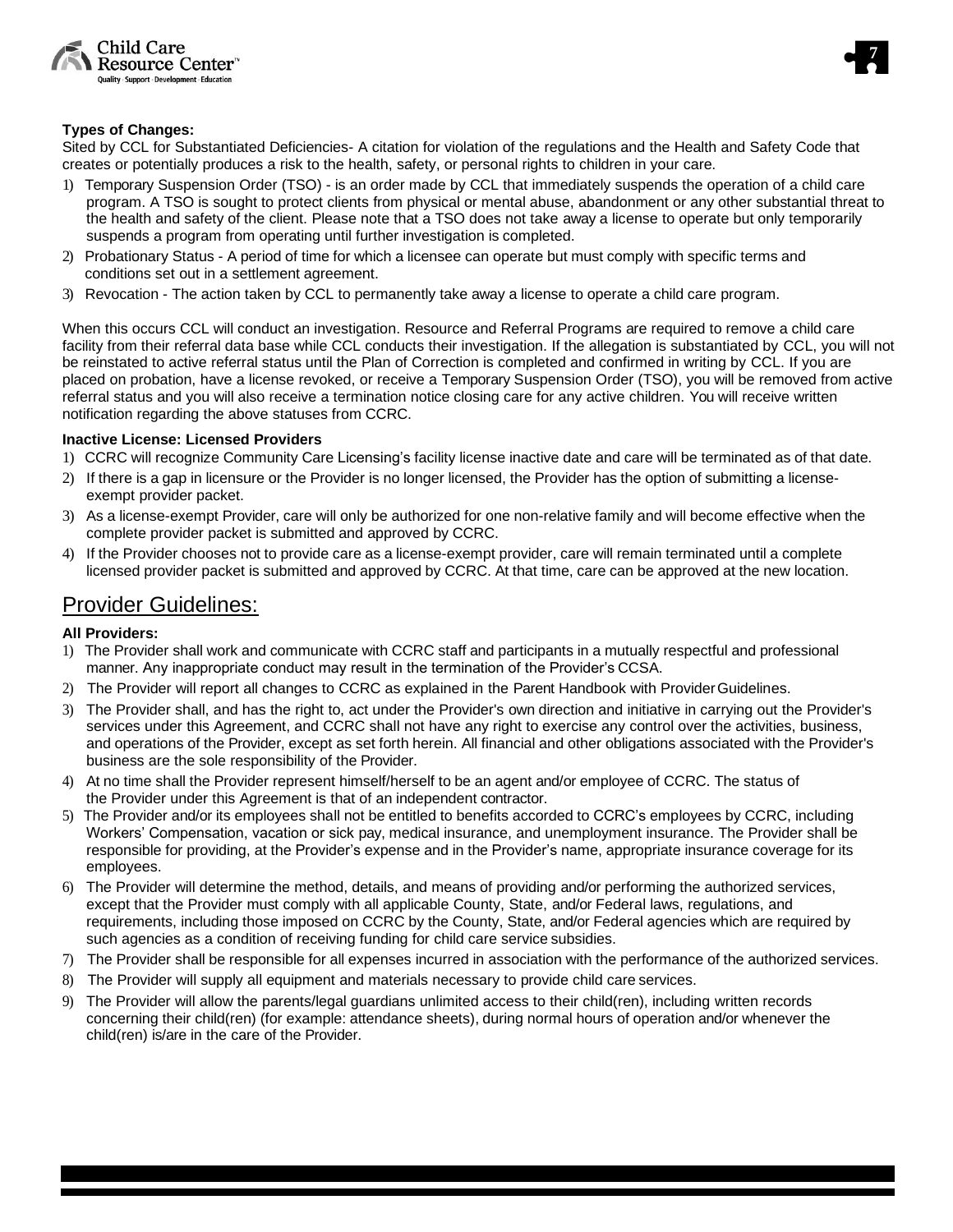![](_page_7_Picture_0.jpeg)

![](_page_7_Picture_1.jpeg)

- 10) The Provider agrees to receive and allow full access to scheduled and/or unscheduled visits by a representative of CCRC or funding Agency during their hours of operation.
- 11) The Early Head Start-Child Care Partnership (EHS-CCP) and Family Child Care Home Education Network Programs do not accept exempt providers.
- 12) The Provider agrees not to engage in any form of unlawful discrimination concerning any employee, vendor, or parent on the basis of race, ancestry, color, religion, national origin, marital status, sex (including sexual harassment and gender identity), medical condition, pregnancy, sexual orientation, physical and mental disability, or any other protected class pursuant to State and Federal laws and regulations including, but not limited to, the Fair Employment and Housing Act, The Unruh Civil Rights Act, the Americans With Disability Act and the Civil Rights Act of 1964 asamended.

### **Licensed Providers:**

- 1) The Provider is mandated by the State of California to report to the Department of Children and Family Services (DCFS) any suspected child abuse, which includes physical abuse, emotional abuse, sexual abuse, neglect, or any other abuse that may be endangering a child in their care. In the Child Care Partnership Program providers will be required to attend the Child Abuse Prevention training including mandated reporting training annually.
- 2) Providers will remain in compliance with applicable licensing requirements, laws, and regulations. Providers who falsify attendance documents and/or receive services and/or payments by misrepresenting or withholding pertinent information will be dis-enrolled from providing subsidized child care services to CCRC families.
- 3) Providers will furnish age and developmentally appropriate child care services.
- 4) Providers will pay annual licensing fees before expiration. This will include liability insurance compliance as required.
- 5) Providers will not accept children above licensed capacity or outside of their licensed age range.
- 6) EHS-CCP providers may not charge the parent for any additional fees that are not included in the Providers basic child care rate. (late fees, registration, diapers etc.)
- 7) The Provider also agrees to maintain appropriate insurance coverage as determined by Community Care Licensing (CCL). State Law requires a Family Child Care Provider to comply with one of thefollowing:
	- a) Liability insurance
	- b) A bond
	- c) Signed affidavits (declarations) from all the parents in the Provider's program, stating they are aware that the Provider does not choose to have insurance or a bond. This does not apply to EHS-CCP. (please refer to the Insurance requirements the EHS-CCP section)
	- d) Workers' Compensation insurance
	- e) Provider agrees to provide Certificates of Insurance concerning the above as applicable.
- 8) A Child Care Center Provider shall refer to regulations of CCL, the Department of Public Works (DPW) Building and Safety, the Fire Department, and the Department of Regional Planning to ensure they meet all requirements.
- 9) The Provider will comply with providing public access in compliance with State and Federal law and regulation including the Fair Employment and Housing Act and the Americans with Disabilities Act.
- 10) The Provider agrees to comply with all State and Federal wage and hour laws including the applicable California Wage Order and the Fair Labor Standards Act concerning record keeping, time records, payroll records, overtime, and meal period breaks.

#### **How to file a Grievance: All Providers:**

When you disagree with an action taken by CCRC please contact your Provider Liaison and/or the Quality Assurance department. Contact: (818) 717-1000 or 1-866-67-4KIDS at the following extensions:

|                          | <b>Provider Liaison Extensions</b> | <b>Quality Assurance Extension</b> |
|--------------------------|------------------------------------|------------------------------------|
| <b>Chatsworth Office</b> | 9206                               | 9216                               |
| Antelope Valley Office   | 9207                               | 9216                               |
| San Bernardino Office    | 9208                               | 9216                               |
| Victorville Office       | 9209                               | 9216                               |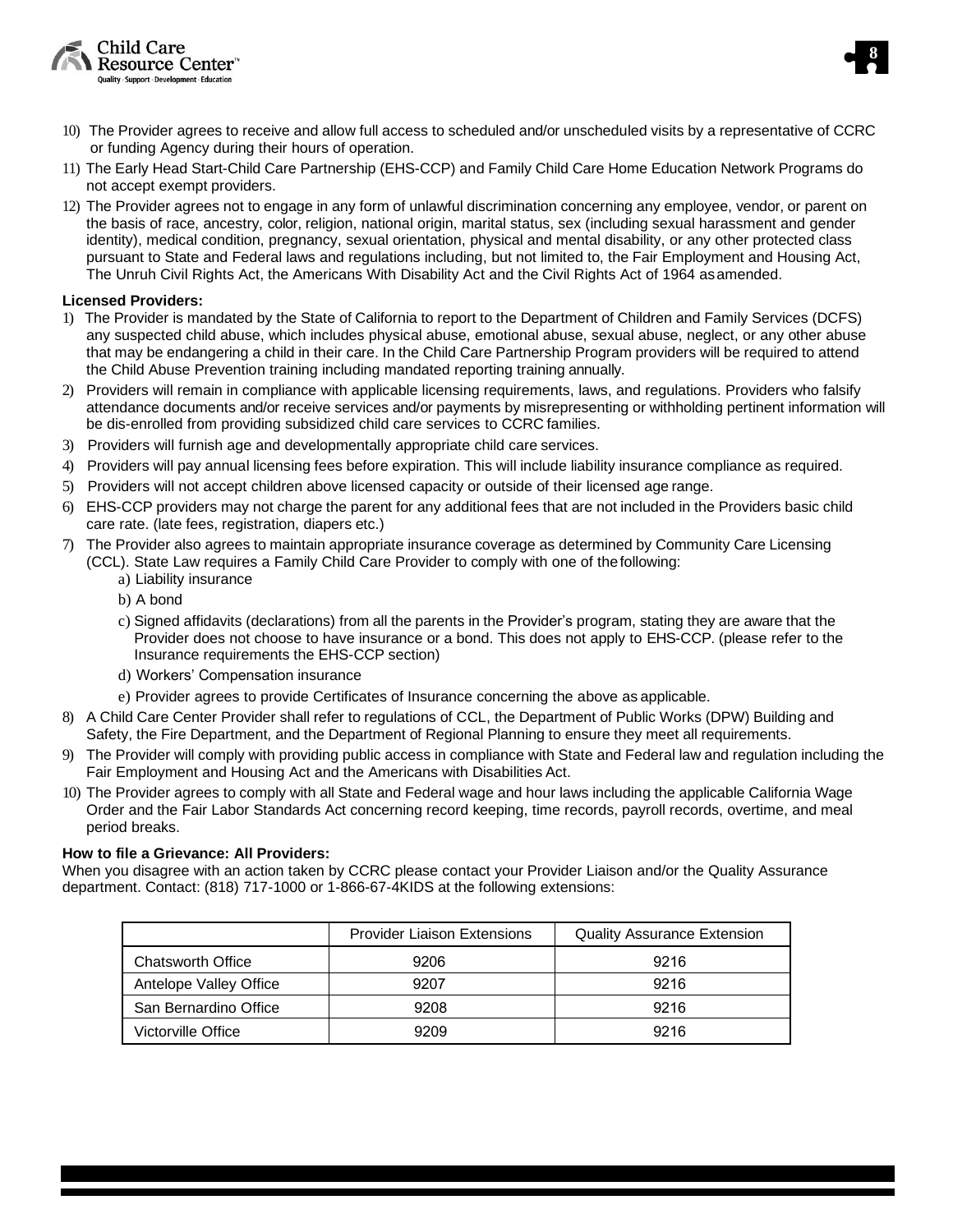![](_page_8_Picture_0.jpeg)

![](_page_8_Picture_1.jpeg)

## State and Federal Regulations:

## **All Providers:**

**TOBACCO-FREE WORKPLACE:** Both Parties hereby certify under penalty of perjury under the laws of the State of California that PROVIDER will comply with the requirements of a smoke –free workplace. **ALCOHOL AND DRUG FREE WORK- PLACE**  Both parties hereby certify under penalty of perjury under the laws of the State of California that PROVIDER will comply with the requirements of the Drug-Free Workplace Act of 1988 (Government Code Section 8350 et. seq.), and the Los Angeles County Board of Education's Alcohol and Drug-Free Workplace Policy 4034.

**POLITICAL ACTIVITY PROHIBITED:** None of the funds, materials, property or services contributed by **CCRC** or PROVIDER under this AGREEMENT shall be used in the performance of this AGREEMENT for any partisan political activity, or to further the election or defeat of any candidate for public office, as ordered by the Hatch Act.

**HIPAA COMPLIANCE PROVIDER** shall protect the privacy and provide for the security of Protected Health Information (PHI), pursuant to this agreement in compliance with the Health Insurance Portability and Accountability Act (HIPM) of 1996, Public Law No. 1944-191, regulations promulgated thereunder by the U.S. Department of Health and Human Services ("HIPM") and other applicable laws. Except as otherwise limited in this agreement, PROVIDER may use or disclose PHI to perform functions, activities, or services for, or on behalf of, CCRC as specified in this agreement, provided that such use or disclosure would not violate the HIPM Privacy Rule if done by CCRC only or the minimum necessary policies and procedures of CCRC. PROVIDER shall obtain reasonable assurances from the person to whom the information is disclosed only as required by law or for the purpose for which it was disclosed to the person, and the person notifies the PROVIDER of any instances of which it is aware in which the confidentiality of the information had been breached. At CCRC request and upon termination of this agreement, PROVIDER shall return all physical embodiments of the information immediately to CCRC. PROVIDER agrees to keep no copies of the information, electronic or otherwise, except with CCRC express written permission. The obligations set forth in this paragraph shall survive the termination or earlier termination of this agreement.

**REPORTS AND INSPECTIONS:** PROVIDER shall make financial, program progress and other reports as requested by CCRC or the Director of DHHS and will arrange for an on-site inspection by CCRC or DHHS representatives at the request of either.

**DAVIS-BACON ACT, as amended (40 U.S.C. 276a to a-7)**: To the extent applicable, PROVIDER shall comply with the provisions of the Davis-Bacon Act and as supplemented by the Department of Labor regulations (29 CFR part 5, "Labor Standards Provisions Applicable to Contracts Governing Federally Financed and Assisted Construction). Under this Act, PROVIDER shall be required to pay wages to laborers and mechanics at a rate not less than the minimum wages specified in a wage determination made by the Secretary of Labor. In addition, PROVIDER shall be required to pay wages not less than once a week. The recipient shall place a copy of the current prevailing wage determination issued by the Department of Labor in each solicitation and the award of an agreement shall be conditioned upon the acceptance of the wage determination. The recipient shall report all suspected or reported violations to the Federal awarding agency.

**CONTRACT WORK HOURS AND SAFETY STANDARDS ACT (40 U.S.C. 327-333):** If it is necessary to modify Provider's facility or home in order to address safety or compliance issues and if there is grant funding available, CCRC may, but is not required to, contract with a third party to perform the necessary work and modifications. Accordingly, and to the extent applicable, CCRC shall comply with the provisions of Sections 102 and 107 of the Contract Work Hours and Safety Standards Act, as supplemented by the Department of Labor regulations (29 CFR part 5). Pursuant to Section 102 of the Act, CCRC shall compute the wages of every mechanic and laborer on the basis of a standard work week of 40 hours. Work in excess of the standard work week is permissible provided that the worker is compensated at a rate of not less than 1½ times the basic rate of pay for all hours worked in excess of 40 hours in the work week. Section 107 of the Act is applicable to construction work and provides that no laborer or mechanic shall be required to work in surroundings or under working conditions, which are unsanitary, hazardous or dangerous. These requirements do not apply to the purchases of supplies or materials or articles ordinarily available on the open market, or agreements for transportation or transmission of intelligence.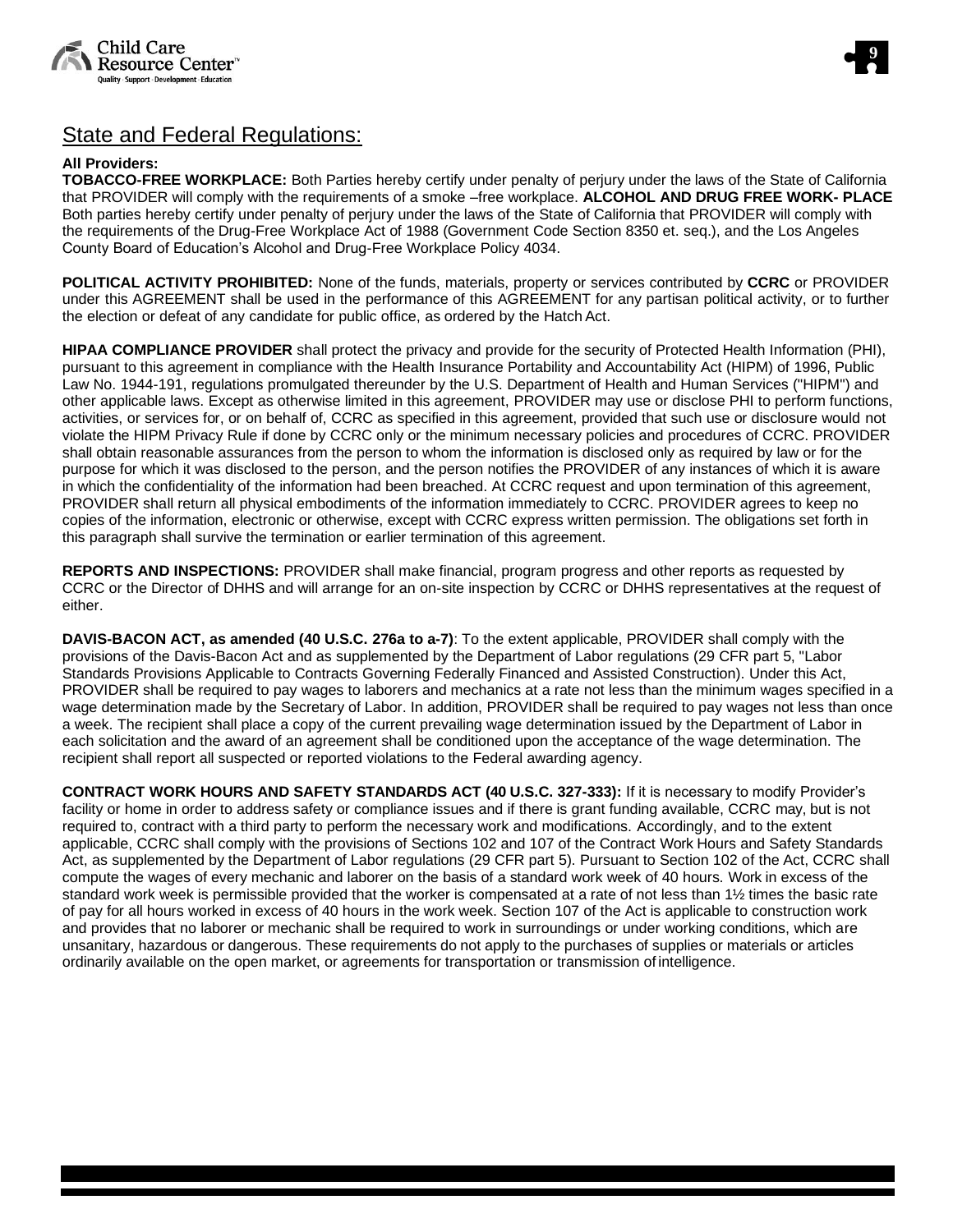![](_page_9_Picture_0.jpeg)

![](_page_9_Picture_1.jpeg)

**COMPLIANCE WITH CALIFORNIA WAGE HOUR LAWS: Provider** is aware and agrees to its obligations to pay daily overtime compensation pursuant to state local laws, collective bargaining agreements, or employment contracts.

Accordingly, PROVIDER agrees to comply with all applicable State and local wage and hour laws including, but not limited to, daily overtime and double time pay, as well as meal and rest period requirements. PROVIDER agrees and acknowledges that it is free to hire, contract, or engage laborers for any purpose it deems appropriate or necessary.

PROVIDER also agrees and acknowledges that it is solely responsible for complying with any and all applicable laws, regulations, and local ordinances pertaining or relating to the hiring, contracting or engaging of its laborers, including but not limited to compliance with all applicable wage and hour legal requirements. PROVIDER further agrees and acknowledges that **CCRC** does not assume any liabilities for and is not responsible for PROVIDER'S failure to comply with its legal obligations to any of PROVIDER'S laborers, independent contractors, employees, and volunteers.

**COPELAND "ANTI-KICKBACK ACT (18 U.S.C. 874 ABD 40 U.S.C. 276Ct:** To the extent applicable, PROVIDER shall comply with the provisions of the Copeland Anti-Kickback Act as supplemented by the Department of Labor regulations (Contractors and Subcontractors on Public Building or Public Work Financed in Whole or in Part by Loans or Grants from the United States). The Act provides that each contractor or sub-recipient shall be prohibited from inducing by any means, any person employed in the construction, completion or repair of public work to give up any part of the compensation to which he is otherwise entitled. The recipient shall report all suspected or reported violations to the Federal awarding agency.

**EQUAL EMPLOYMENT OPPORTUNITY:** To the extent applicable, PROVIDER shall comply with EO 11246 (Equal Employment Opportunity) as amended. PROVIDER will not discriminate against any employee in the performance of their agreement or against any applicant for employment in the performance of this agreement on the basis of race, color, sex, age or national origin. PROVIDER will take affirmative action to ensure that applicants are employed, and the employees are treated during employment without regard to their race, age, creed, or national origin. This requirement shall apply to but not be limited to the following: employment, upgrading, demotion, or transfer, recruitment advertising layoff or termination, rates of pay or other forms of compensation and selection for training termination and selection for training including apprenticeship

**CLEAN AIR ACT AND THE FEDERAL WATER POLLUTION CONTROL ACT (as amended):** PROVIDER shall comply with the Clean Air Act with all applicable standards, orders, or regulations issued pursuant to the Clean Air Act. Violations shall be reported to the DHHS and the appropriate Regional Office of the Environmental Protection Agency.

**BYRD ANTI-LOBBYING AMENDMENT (31 U.S.C. 1352):** PROVIDER agrees to comply with the Byrd Anti-Lobby Amendment. PROVIDER shall, to the extent required, file the required certification. Each tier certifies to the tier above that it will not and has not used Federal appropriated funds to pay any person or organization for influencing or attempting to influence an office or employee of any Federal agency, a member of Congress, officer or employee of Congress or an employee of a member of Congress in connection with obtaining any Federal contract, grant or any other award covered by 31 U.S.C. 1352. Each tier shall also disclose any lobbying with nonfederal funds that takes place in connection with obtaining any Federal award. Such disclosures are forwarded from tier-to-tier up to the recipient.

**LIMITATION OF LIABILITY:** To the maximum extent provided by law, in no event shall either party be responsible for any special, indirect, consequential, exemplary damages of any kind, including loss profits and/or indirect economic damages whatsoever, and regardless of whether such damage arise from claims based upon agreement, negligence, tort or otherwise.

**LICENSURES/INELIGIBLE PERSONS:** PROVIDER warrants that it has all necessary licenses, certifications, waivers and exemptions necessary for the provision of services here under and to maintain those licenses as required and applicable. In the event that PROVIDER must maintain a license, to the extent that such license becomes expired, PROVIDER Services hereunder shall be suspended until such date that **CCRC** receives a copy of the renewed license. PROVIDER further warrants and represents that he/she is not designated as "Ineligible Person," as defined hereunder. CCRC shall conduct periodic screenings against the General Services Administration's List of Parties Excluded from Federal Programs and the Health, The Human Services/Office of Inspector General List of Excluded Individuals/Entities and the Medi-Cal Ineligibility and Suspension List.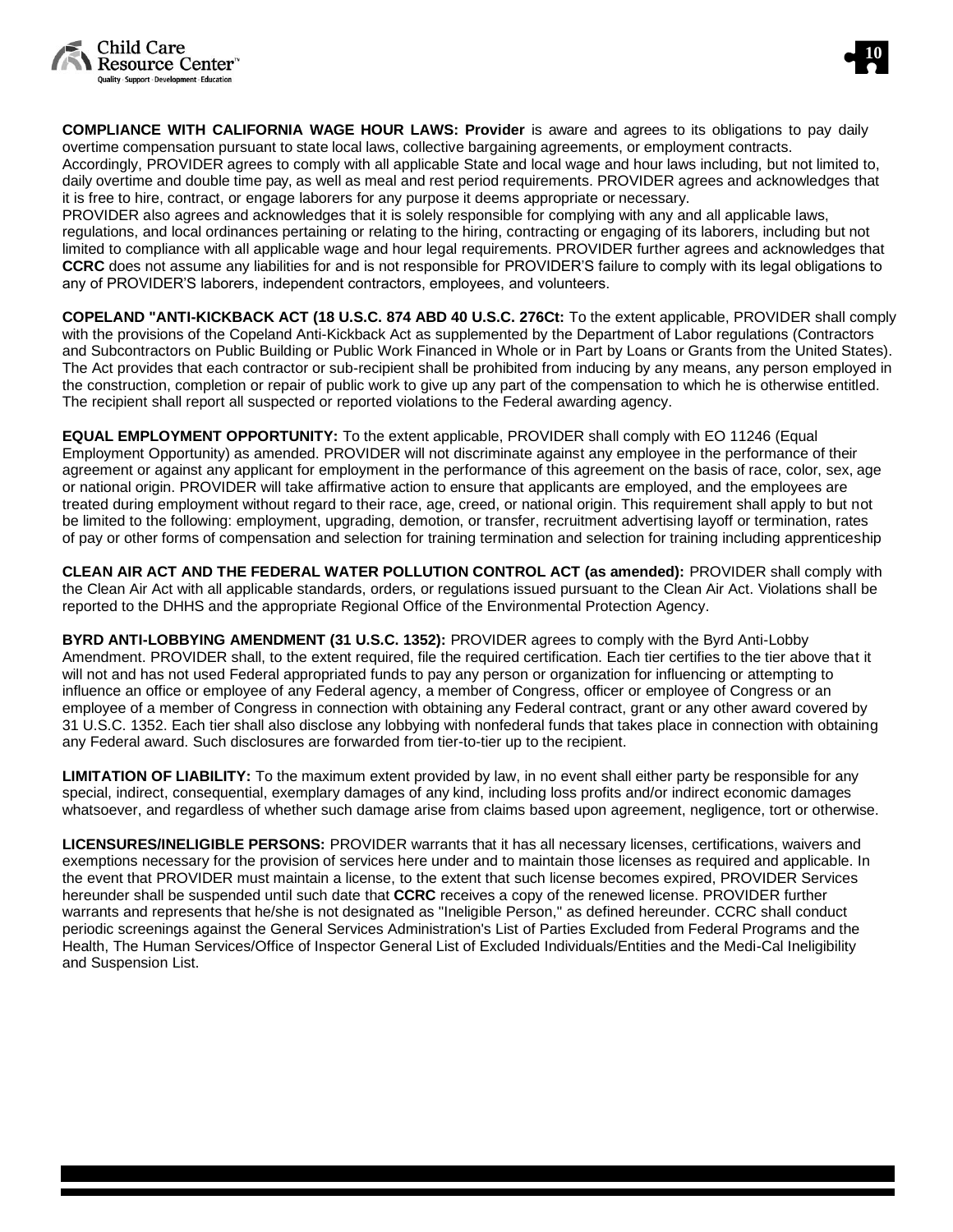![](_page_10_Picture_0.jpeg)

![](_page_10_Picture_1.jpeg)

- 1) Ineligible Person shall be any individual or entity who:
	- a) is currently excluded, suspended, debarred or otherwise ineligible to
	- b) participate in any state and/or federal health care programs; or has been convicted of a criminal offense related to the provision of healthcare items or services and has not been reinstated in any state and/or federal health care programs after a period of exclusion, suspension, debarment, or ineligibility.
- 2) PROVIDER shall disclose to CCRC immediately any debarment, exclusion or other event that makes PROVIDER an Ineligible person.
- 3) PROVIDER acknowledges that Ineligible Persons are precluded from providing federal and state funded health care services by agreement with **CCRC** in the event that they are currently sanctioned or excluded by a federal or state law enforcement regulatory or licensing agency; and accordingly shall not bill any government health benefit program if deemed an Ineligible Person. If **CCRC** becomes aware that PROVIDER has become an Ineligible Person, **CCRC** shall remove such individual from responsibility for, or involvement with, **CCRC** business operations related to this agreement, this agreement shall be immediately terminated.
- 4) **CCRC** will determine if any repayment is necessary from PROVIDER for services provided by ineligible individual.

## Program Specific Provider Guidelines:

## <span id="page-10-0"></span>**Emergency Child Care Bridge Program:**

## **Provider Guidelines**

## **I. Recitals:**

Child Care Resource Center is a contracting agency authorized to operate Child Care Services to support the Child Care Bridge Program.

Provider is an independent contractor authorized to provide direct care, supervision and guidance for children enrolled in the Child Care Bridge Program. As an independent contractor, the Provider shall at no time be or represent himself/herself to be an officer, an employee, or an agent of Child Care Resource Center or the County of Los Angeles.

## **II. Provider Agreements:**

In consideration of the mutual promises hereafter contained, it is agreed as follows:

- A. Providers who choose to participate in the Child Care Bridge program:
- 1. Exempt non-relative providers must undergo a criminal background clearance prior to caring for a child(ren) in the Child Care Bridge program. The results of the background check must be received prior to the placement of the children. Child care providers who do not pass a background check will not be allowed to care for children under this contract. (4.1)
- 2. Must submit their Community Care Licensing Division (CCLD) clearance verification number to the Agency, if applicable. The CCLD clearance must have a subsequent arrest record. (4.1.1)
- 3. Must provide a copy of their facility license to the Agency, if licensed. (4.3.1.2)
- 4. Must report any health condition(s) that may pose a threat to the health & safety of the children placed under their care. (4.3.1.5)
- 5. Must not perform services while under the influence of any alcoholic beverage, narcotics, or other substance which may impair physical or mental performance. (4.3.1.6)
- 6. Shall not grant interviews or tours to the media about the child care bridge program or any children approved through this program, without prior notification and written approval of the County. When interviews or tours are approved by the County, the child care provider shall ensure that no children enrolled in the Child Care Bridge Program will be photographed or video-taped by the media. A County representative must be present during the interviews and/or tours. (4.4.7 and 4.4.8)
- 7. Shall allow Department of Children and Family Services (DCFS) representatives access to the facility when a child enrolled in the Child Care Bridge Program is present for observation and assessment purposes. DCFS staff must show proper identification prior to being granted access to the child care facility.
- 8. Must, immediately or as soon as practically possible, report all incidents of suspected child abuse and neglect consistent with the requirements of the Child Abuse and Neglect Reporting Act (Penal Code Section 11164 et seq.)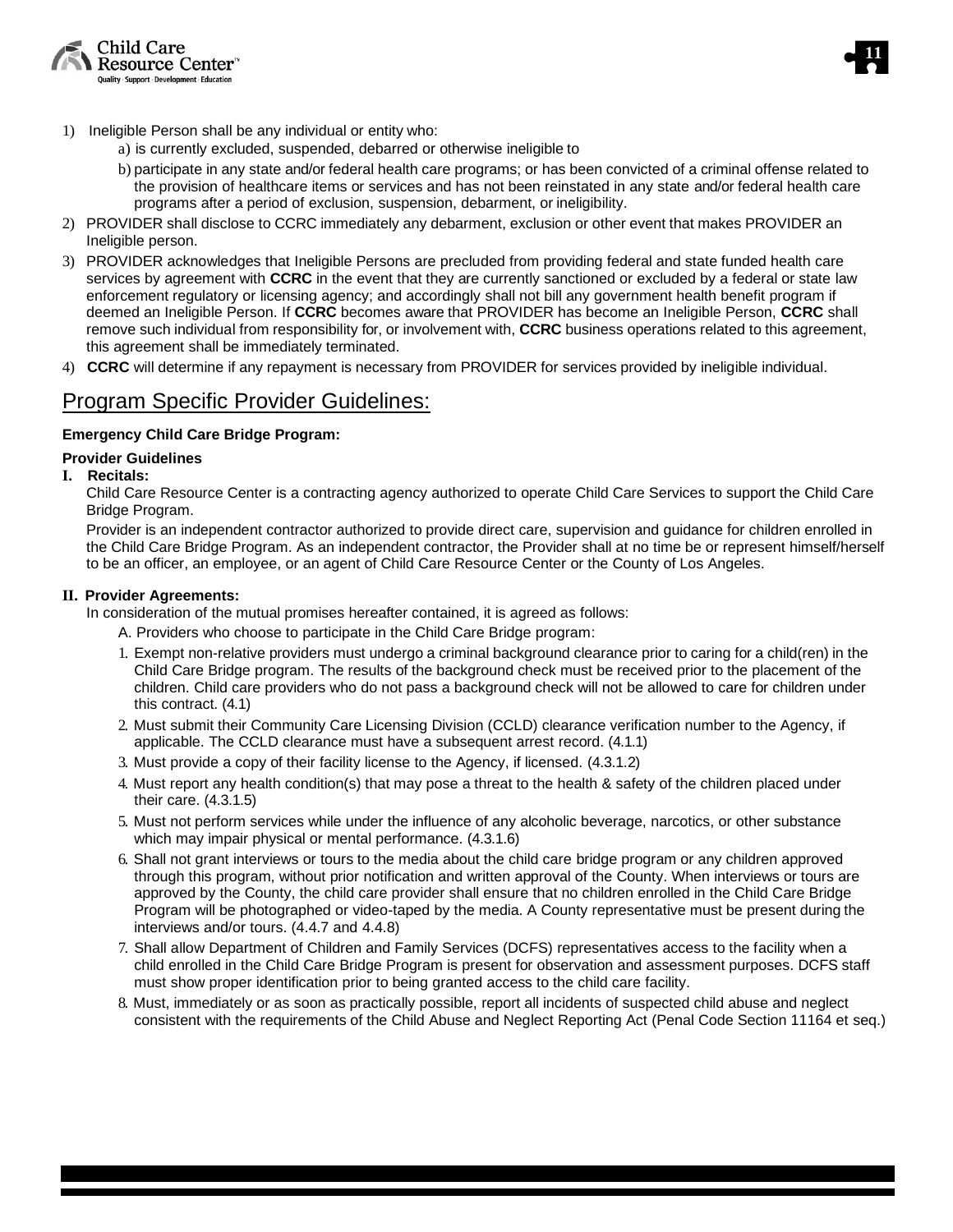![](_page_11_Picture_0.jpeg)

![](_page_11_Picture_1.jpeg)

- 9. Must immediately or as soon as practically possible, report all incidents, including, but not limited to serious behavior incidents, injuries, hospitalizations, and requests for assistance by law enforcement or DMHs First Response Operations Psychiatric Mobile Response Team (PMRT); immediately to the child care agency.
- 10. Must remain in compliance with all applicable licensing requirements, laws and regulations.
- 11.Shall not discriminate against any parent, guardian, or child regardless of race, sex, color, national origin, age, or special need, and will comply with the laws of the State of California regarding anti-discriminatory practices.
- 12. Must comply with the provisions of the Americans with Disabilities Act (ADA) which apply to in-home child care facilities.
- 13. Shall notify the Agency, within one business day, when a child is absent for five consecutive days.

## **III.Training and Coaching:**

Providers will have access to the following:

- 1.Trauma informed training, including awareness of emotional escalation. (2.2 and 3.11.1)
- 2. Informational material/training, as follows: p (4.6)
	- Trauma informed training
	- Overview of child protection system
	- Positive discipline and the importance of self-esteem
	- Developmental milestones for children between the ages birth through five years
	- Health issues in foster care including but not limited risks, benefits, oversight, and monitoring of psychotropic or other medications, substance abuse disorders and mental health treatment
	- Use of Online trainings by organizations such as the National Child Traumatic Stress Network
- 3. Providers who care for a child enrolled in the Child Care Bridge program, shall also have access to coaching to assist in applying training curriculum and learn strategies for working with children in foster care. (3.11)

### **IV. Monthly Reporting and Payment Terms:**

- 1. Agency shall notify Provider when a child enrolled in the Child Care Bridge Program has been authorized to begin child care services.
- 2. The Provider must report any and all changes to the Bridge Program Navigator within five (5) calendar days.
	- **Changes include but are not limited to:**
	- a. Resource parent drops off/picks up child(ren) outside of the days and hours of authorized care established.
	- b. Child absences exceeding five (5) consecutive authorized days.
- 3. The Provider shall submit a monthly attendance sheet to the Agency for reimbursement. All Attendance Sheets are due to the Agency's main office 20001 Prairie Street, Chatsworth CA 91311 by the 8th business day after the end of the care month.
- 4. Agency will review the child care attendance sheets for accuracy and program compliance. Agency shall reimburse providers on or before the last business day of the month for all accurately completed attendance sheets that are received by the 8th business day of the month.
- 5. The last day of care with the Provider is the last day of payment. A ten-day notice is not payable in the Bridge Program.
- 6. Payment shall be based on the Regional Market Rate (RMR) rules and regulations and guidelines established by Los Angeles County DCFS.
	- a. Please note: Any charges that are not payable through the Child Care Bridge Program are considered "co-payments" to the resource parent. All co-payments are between the provider and the resource parent.
- 7.Provider Holidays/Days of Non-Operation Child care providers shall not be paid for days when the provider is not open to provide services, except for the days that a provider has an approved day of non-operation. The number of days of non-operation shall be limited to a maximum of ten days per fiscal year, per provider.
- 8.Bridge Program attendance sheets must be submitted to the R&R Agency within 60 days of the last day of the month for which services were rendered. Attendance sheets submitted after 60 days may not be paid.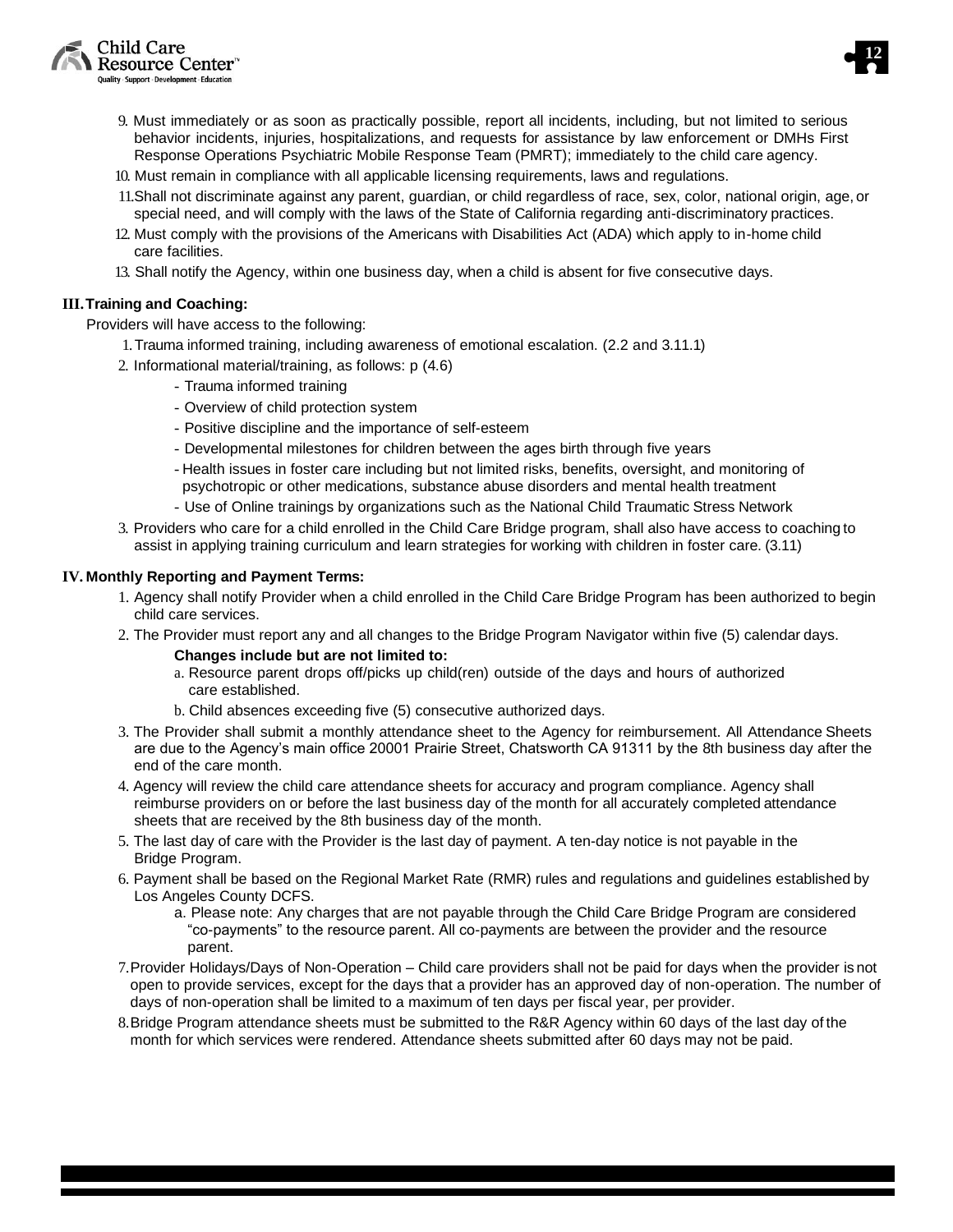![](_page_12_Picture_0.jpeg)

![](_page_12_Picture_1.jpeg)

## <span id="page-12-0"></span>Family Child Care Home Education Network (FCCHEN):

## **Provider Guidelines**

- 1) Child Care Providers who participate in the FCCHEN program must achieve and maintain an overall rating of "5" on each subscale of the **Harms Family Child Care Environment Rating Scale (FCCERS-R)**. Child Care Provider must also achieve an equivalent rating on any additional or substitute relevant assessment instrument deemed necessary and appropriate by CCRC.
	- a) Providers scoring below a "5" on any subscale will **be required** to attend and/or receive trainings on those items scoring below a "5," as specified on a corrective action plan as a condition of continued participation in the FCCHEN program.
	- b) Providers are expected to continue improving or maintain their FCCERS scores as long as they are providers in FCCHEN, whether or not there are currently FCCHEN families in their care.
- 2) Provider shall work closely and cooperatively with CCRC's Child Development Specialists on conducting a Desired Results Developmental Profile (DRDP) for each FCCHEN child. A DRDP will be conducted at Provider's home, upon enrollment, and then at intervals of six months.
- 3) Provider must be able to document (or provide documentation) that she/he provides nutritious meals/snacks to all children enrolled in Provider's Child Care Program. This documentation may be collected.
- 4) Provider will not incorporate religious instruction or worship into their child care program per California Department of Education regulation. (Constitution of California, Article XVI. Sec. 5; 5 CCR 18017).
- 5) Provider shall participate in parent conferences when requested and scheduled by CCRC staff.
- 6) Provider agrees to participate in professional development activities and trainings offered by CCRC and others, which may include occasional meetings and/or workshops.
- 7) Provider shall operate and facilitate a nurturing environment that fosters healthy developmental growth for each child: physically, cognitively, socially and emotionally.

Please Note: Any substantiated complaint involving one or more Type A Health and Safety violations may have serious implications for the FCCHEN Child Care Provider's continued involvement in the FCCHEN program. Each case will be evaluated by CCRC's FCCHEN Leadership to determine disciplinary action taken following a substantiated complaint. Those actions may include but are not limited to probation from the FCCHEN program, probation from other state and county subsidy program involvement, removal of subsidy families from the provider's care, and permanent suspension.

## <span id="page-12-1"></span>Early Head Start-Child Care Partnership (EHS-CCP):

## **Provider Guidelines**

- 1) To provide a minimum of 1,872 operational hours, 208 days, Monday through Friday for non-subsidized EHS-CCP children. Families receiving subsidy will be determined based on family need.
- 2) To serve a minimum of 5 infant/toddlers/Pre-School, Zero to 48 months old in a licensed Family Child Care home/or 8 infant/toddler, Zero to 36 months in a licensed Child Care Center in accordance with the Head Start Program Performance Standards (maximum will be determined based on Early Head Start Regulations), California Department of Education (General Childcare) and State licensing requirements.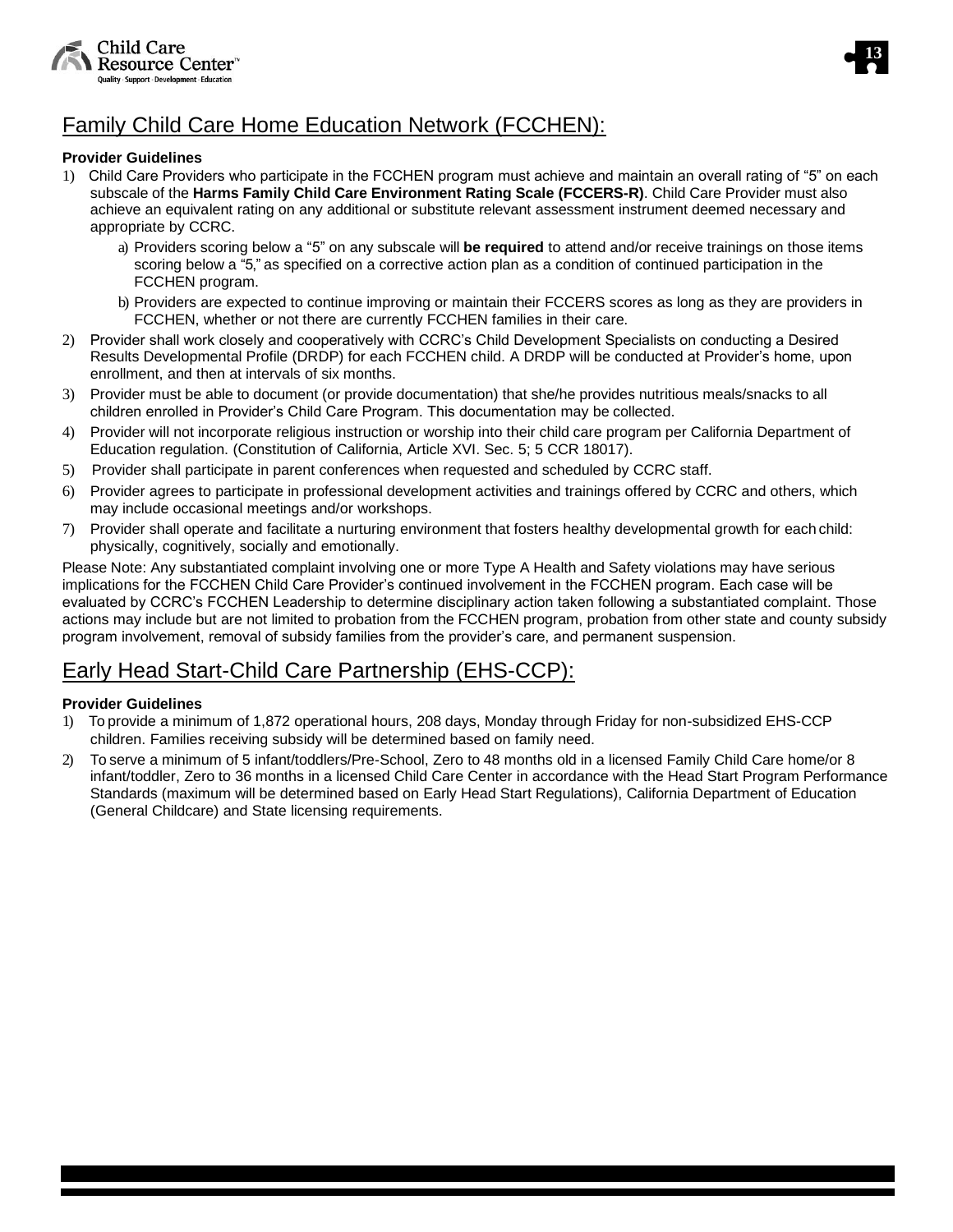![](_page_13_Picture_0.jpeg)

![](_page_13_Picture_1.jpeg)

| Single Family Child Care | 6 total children (no more than 2<br>children under age 2).                          | <b>1 PROVIDER:</b> PROVIDER is required to have systems for<br>assuring the safety of all children at all times including<br>those times when children are participating in activities in<br>separate rooms or areas, including the outdoor areas.                  |
|--------------------------|-------------------------------------------------------------------------------------|---------------------------------------------------------------------------------------------------------------------------------------------------------------------------------------------------------------------------------------------------------------------|
| Large Family Child Care  | 12 total children (no more than<br>4 children under the age of 2).                  | 2 PROVIDERs: PROVIDER is required to have systems for<br>assuring the safety of all children at all times including those<br>times when children are participating in activities in separate<br>rooms or areas, including the outdoor areas.                        |
| Center Base 0-36 months  | 8 total children per classroom<br>(may have 9 children if third<br>teacher present) | <b>1 TEACHER FOR 4 CHILDREN: PROVIDER is required</b><br>to have systems for assuring the safety of all children at all<br>times including those times when children are participating<br>in activities in separate rooms or areas, including the<br>outdoor areas. |

The PROVIDER agrees to provide the following services and participate in the ongoing assessment of quality services hereby listed through use of the tools listed in the Agreement:

- 1) Provide full day care at a minimum 9 hours per day, per child M-F, 48 weeks per year for each non-subsidized EHS-CCP child; children receiving subsidy will follow hours approved based on need.
- 2) Attend collaborative meetings as planned for training, program planning; may be scheduled after hours and weekends.
- 3) Provide CCRC with a program roster for FCC's or Classroom roster for CCC.
- 4) Attend annual required training such as; SIDS, Child Abuse Prevention, Mandated Reporter, ADA, USDA food program and monthly trainings as applicable.
- 5) Must have at a minimum a Child Development Associate Credential (CDA) or attend all classes and complete all requirements necessary to obtain a CDA (for FCC with specialization in Family Child Care), or CDA equivalency within 18 months from beginning of service by (date) **PROVIDER** shall request a reimbursement for Professional Development Supplemental funds for the completion of the CDA or unit bearing course work needed for EHS-CCP by the end of the first year following the signing of the agreement. Classes must be completed with a grade of C or better to receive reimbursement.
- 6) Coordinate all health and nutrition services in partnership with the EHS-CCP team, including all developmental, sensory, and behavioral screening and assistance with follow up services. Notify the EHS-CCP Family Advocate or Coach when a child requires a referral for further assessment and evaluation, or when requested by the family for a child with potential or diagnosed health conditions, developmental delays, or any other concerns.
- 7) Enrolled and maintain good standing with the USDA, CACFP program. Guarantee that all children are being served a healthy, balanced meal including following meal patterns and portion sizes based on the (CACFP) California Adult and child food program guidelines. Serve food that are low in fat, sugar and sodium and are high in nutritional content as required by the Head Start Program Performance Standards. Ensure that each child present for more than six hours or more per day receives meals and snacks that provide one half to two thirds of the child's daily nutritional needs. Submit menus on a monthly basis to assigned EHS- CCP Coach for review by the Head Start Nutrition staff. Implement familystyle meal practices. Practice daily tooth brushing with children.
- 8) Inform EHS-CCP team within 24 hours, of any outbreak illness at the facilities, including, but not limited to, lice, hand/mouth/foot, children pox, rosella rash, ringworm, etc.
- 9) PROVIDER shall not employ any form of corporal punishment connected to functions of living, such as eating, sleeping or elimination. PROVIDER will include positive child guidance and discipline rules in information to families and will post them on parent's bulletin board.
- 10) The PROVIDER also agrees to fully implement CCRC's Child Behavior Management, Individualization, Suspension and Expulsion Policy and Procedure and related procedures, only use positive guidance and redirection. Furthermore, the PROVIDER agrees that no child can be expelled or suspended, on a short term or a long-term basis due to behavioral concerns. The PROVIDER will, in collaboration with the CCRC EHS-CCP team, implement the steps necessary to support the child and parent and, if deemed necessary by the MDTM and the Part C PROVIDER (if applicable), implement a supportive plan and/or child's transition to a more suitable program.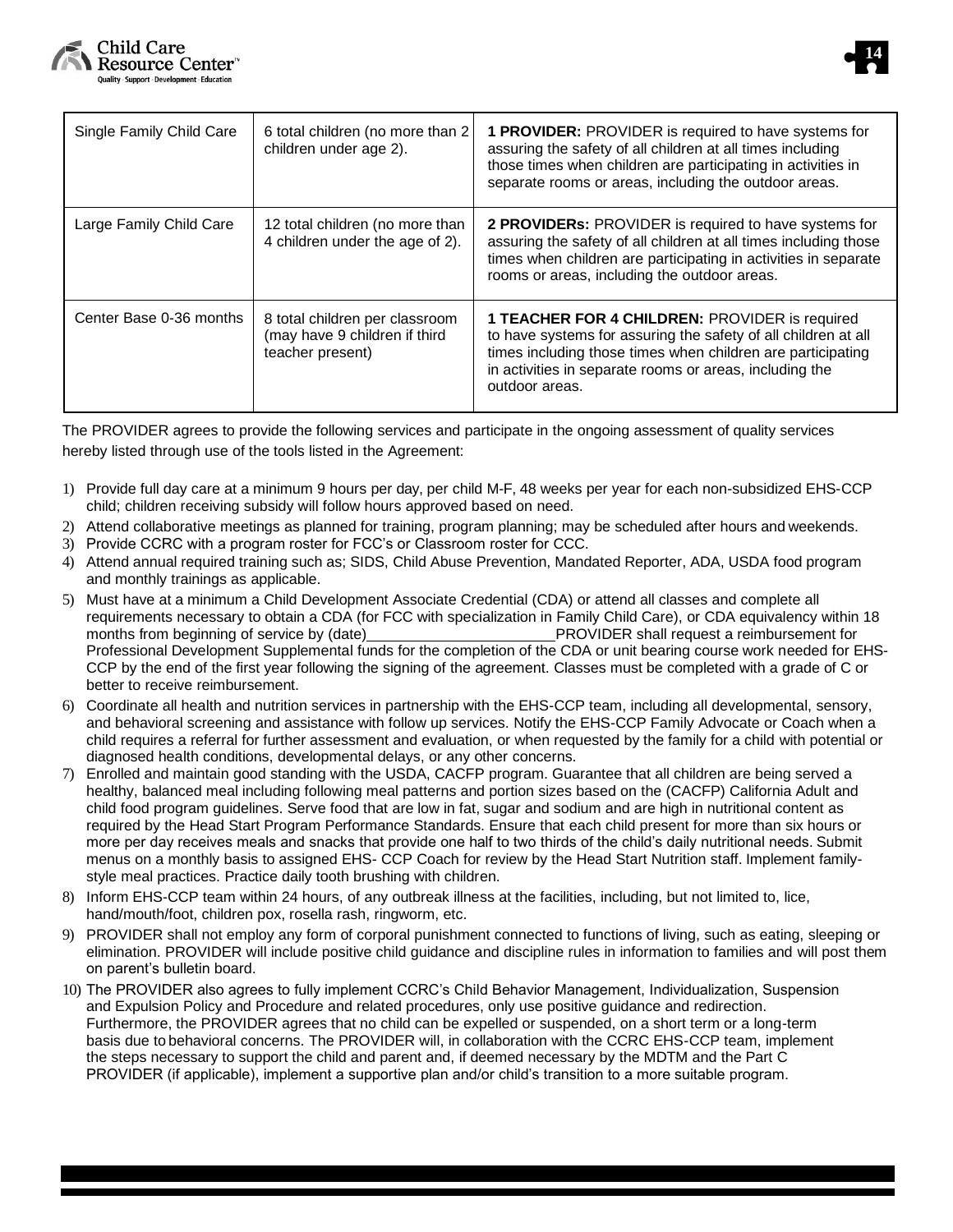Child Care Resource Center" Quality - Support - Development - Education

- **15**
- 11) Implement health, safety, and emergency policies and procedures, and a system for routine inspection to ensure ongoing safety that meets or exceeds the Health and Safety standards listed in Caring for Our Children (CFOC) Standards, 3rd Edition standards. Provide plans to notify parents and the CCRC EHS-CCP team in the event of any emergency or planned/unplanned interruption of service. The PROVIDER and parent together must develop contingency plans for emergencies. Parents must be informed that they may need to pick their child up and arrange for care if the child becomes ill or if an emergency arises.
- 12) Develop a plan with CCRC to address any concerns, issues, or non-compliances found during the evaluation process and implement changes as appropriate within two weeks of the finding(s) or sooner as stated in the plan.
- 13) Implement a medication administration policy that meets or exceeds CFOC and Head Start Program Performance Standards.
- 14) Conduct daily health checks with children, and record observations in a daily health check log as the children enter the PROVIDER's family child care home. PROVIDER will notify parents of children's exposure to communicable diseases. (Website resource for health in child care settings: www.ucsfchildcarehealth.edu).
- 15) Complete daily form for each child (feeding and diaper logs). EHS- CCP Coach will review the daily forms during PROVIDER visits.
- 16) Support parent's completion of Head Start/Home Activity Timesheets/volunteer forms and submit to the CCRC EHS-CCP team monthly (primary basis for program in-kind).
- 17) Post Parent Notices, Parent Committee, and Policy Council Minutes.
- 18) Provide culturally and developmentally appropriate early childhood development and education services and show results that indicate the implementation of the Creative Curriculum with fidelity, exclude use of television, limit daily individual computer time to thirty (30) minutes a day.
- 19) Provide a safe educational learning environment and child care program; including but not limited to developmental activities for the children. PROVIDER shall assist in the assessment of the children's growth and development. The PROVIDER shall assess Infants and Toddlers 0-48 months FCC & 0-36 months CCC. The PROVIDER shall write and implement group and individualized weekly lesson plans for each child, post the plans, and provide a copy to CCRC every 2 weeks for feedback, coaching, mentoring and monitoring. CCRC will provide a lesson plan format.
- 20) Complete the DRDP assessment tool 3 times a year for each individual child in EHS-CCP. Assessment results will be shared with parents after each assessment period.
- 21) Conduct two parent conferences per child per year; to enhance the knowledge and understanding of both EHS-CCP team members and parents of the child's education and developmental progress and activities in the program.
- 22) Recognize bilingualism and biliteracy as strengths in children and at minimum, with parent involvement implement the teaching practices identified below to support bilingual/biliteracy development.
- 23) For an infant or toddler dual language learner, PROVIDER must include teaching practices that focus onthe development of the home language, and provide experiences that expose the child to English.
- 24) For a preschool age dual language learner, the PROVIDER must include teaching practices that focus on bothEnglish language acquisition and the continued development of the home language.
- 25) Work collaboratively with the CCRC EHS-CCP team to ensure all annual Program Information Report (PIR) requirements are gathered from families.

## **EHS-CCP: Unusual Incidents**

- 1) Provide the CCRC EHS-CCP team with a copy of any Unusual Incident Report (LIC 624) made to CCL within 24 hours of the report. The report may be submitted by fax or email if/when the incident occurs at the end of the week.
- 2) Notify parent of any injury or incident. Complete and send an incident/injury report to the EHS-CCP team and California Community Care Licensing as required.
- 3) Report any lack of supervision of children, unauthorized release of children, or injuries requiring medical treatment to the EHS-CCP team within 12 hours.

## **EHS-CCP: Provider insurance Requirements**

CCRC requires all PROVIDERS to provide proof of adequate insurance to protect CCRC from any exposures arising from the contracted services rendered by the PROVIDER. The PROVIDER shall at all times during the term of this agreement maintain the following insurance from insurance carriers that are rated "A- VI" or better by A. M. Best.

- A. **General Liability Insurance**  \$1,000,000 per Occurrence, and \$2,000,000 Aggregate.
- B.**Automobile Insurance** Must maintain minimum statutory requirements however, the PROVIDER is not to transport any EHS-CCP enrolled children unless for an emergency or evacuation situations and only when instructed by emergency personnel.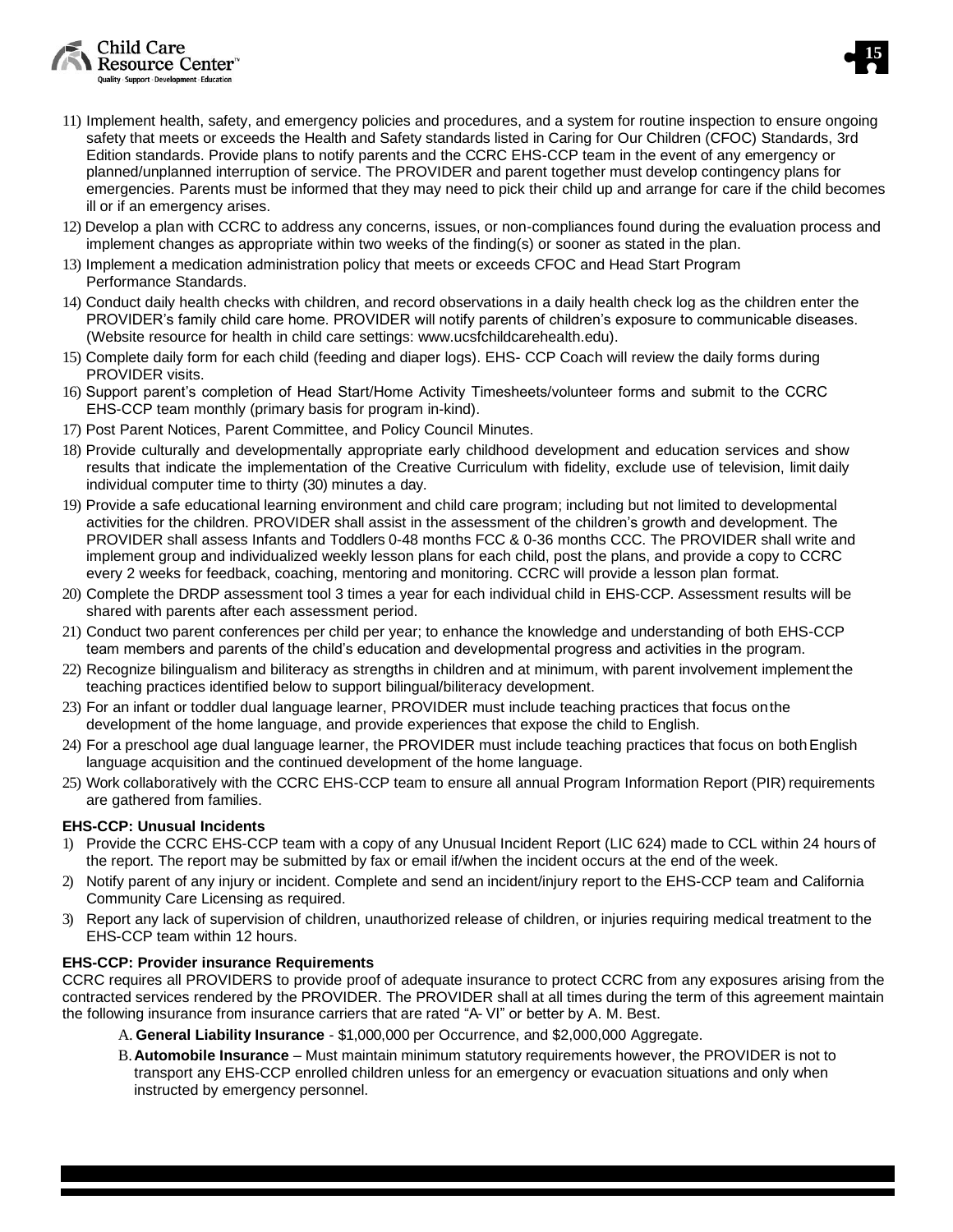![](_page_15_Picture_0.jpeg)

![](_page_15_Picture_1.jpeg)

All insurance policies required to be carried by PROVIDER shall name CCRC as an additional insured and shall contain a provision that requires the insurance company notify CCRC thirty (30) days prior to the termination of any insurance policy where CCRC is so named. PROVIDER shall provide to CCRC proof of insurance at least thirty (30) days prior to rendering any services under this agreement. CCRC reserves the right to request proof of insurance at any time from PROVIDER. Certificates of Insurance must show the name of the insured is the same as the individual or entity listed as the PROVIDER in this agreement, and must be consistent with the name recognized by the IRS. PROVIDER further agrees to provide CCRC with a W-9 with the correct business or professional name of PROVIDER. **The Certificates of Insurance should be** sent to the Professional Development Coach. Any variation from the above agreement requirements shall require the written consent of CCRC. If at any time during the term of this agreement, including any extensions of the term, the PROVIDER fails to maintain the required insurance in full force and effect, CCRC shall have the right to immediately terminate this agreement and require that all work under this agreement be discontinued immediately, and all payments due, or that may become due to the PROVIDER, shall be withheld until notice of acceptable replacement coverage is received by CCRC. Any failure to maintain the required insurance shall be sufficient cause for CCRC to terminate this agreement. In the event of insurance cancellation, CCRC reserves the right, but is not obligated to purchase insurance or insure (or self-insure) for the above required coverage, at the PROVIDERS full expense. If CCRC purchases such insurance, it will be deducted from the amount that is owed to the PROVIDER.

## **EHS-CCP Enrollment Recruitment Selection Eligibility Attendance (ERSEA)**

- 1) Work in partnership with CCRC EHS-CCP team to recruit EHS children and collaborate on enrollment activities.
- 2) Communicate with CCRC EHS-CCP team of any changes with enrollment in a timely manner and work closely to fill vacancies **within 30 days**.
- 3) Ensure enrolled EHS-CCP children have and maintain their eligibility for subsidized child care by working with the parents and local Resources and Referral agency. Ensure that a child will not be dropped if the family loses their subsidy. The child will continue to be served for the 9 hours specified in the agreement.
- 4) Will not dis-enroll any EHS-CCP eligible child, for any reason, unless termination from services is due to the child aging out (transition) or, the termination has been discussed and approved of in writing by CCRC.
- 5) Record attendance as children arrive on the provided sign in sheets and/or tablet. Document absences and reasons for absence if/when communicated by the parent. Notify CCRC within one hour if a child does not show up for care and there is no known reason for the absence.
- 6) Ensure children maintain **90% attendance** at all times and work closely with the EHS-CCP team to follow up with families that display patterns of chronic absenteeism. PROVIDER will assist with the ongoing monitoring of attendance of enrolled EHS-CCP children. If child has irregular attendance, the PROVIDER will notify the EHS-CCP team of three days of consistent absences. However, the PROVIDER will make an attempt to communicate with parents on the first day of absence.

## **EHS-CCP Quality Supplement**

- 1) Upon receipt of the list of agreed upon start-up items and their accompanying costs and the pre-approval thereof, CCRC agrees to provide funding and/or services to (PROVIDER) to support costs related to the program.
- 2) The EHS-CCP program portion of the agreement will be paid to the PROVIDER on a per slot payment fee (flat monthly fee) currently set at \$363 per month per non- CCP subsidized slot enrolled with the PROVIDER.
- 3) Payments for the EHS-CCP slot will be made by the end of the month in arrears. Exceptions for this schedule of payments will be made and noted only during the startup period. CCRC shall have the right to withhold payment to the PROVIDER when, in the opinion of CCRC expressed in writing to the PROVIDER: (a) the PROVIDERS performance under the agreement, in whole or in part, either has not been carried out or is insufficiently documented; or (b) PROVIDER has failed to sufficiently document its request(s) for payment. CCRC shall provide such written notification to PROVIDER within ten (10) business days of receipt of PROVIDERS invoice. The writing shall include specific facts/details supporting CCRC's opinion to withhold payment and reference the specific provisions of this agreement not met by the PROVIDER; provide PROVIDER an opportunity to respond within ten (10) business days; and set a meeting within thirty (30) days to address and resolve the issues raised by CCRC. If CCRC and the PROVIDER are not able to resolve the issue(s) raised, then either party may utilize the Handling Complaints clause or Termination clause included in the EHS-CCP Contract.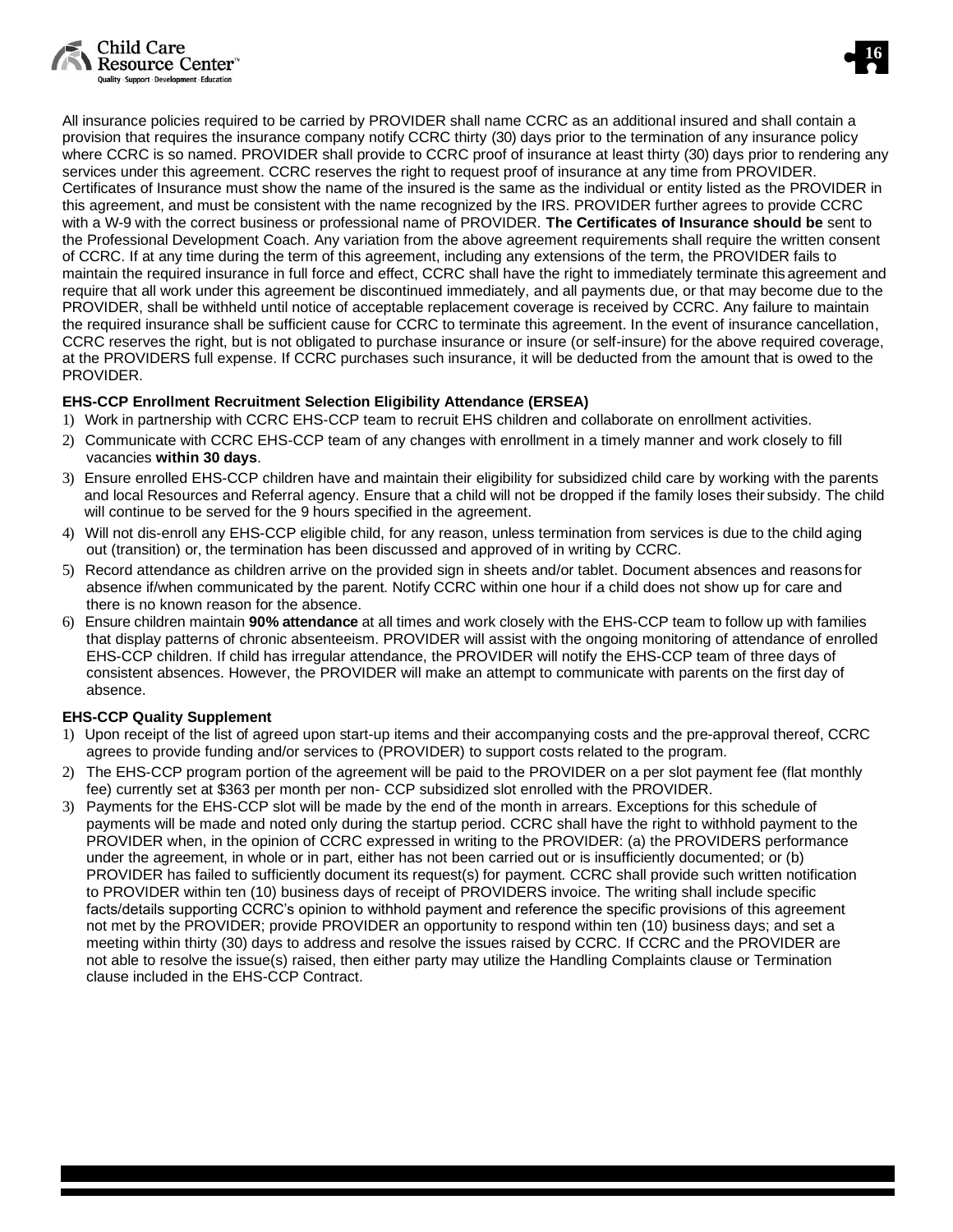![](_page_16_Picture_0.jpeg)

![](_page_16_Picture_1.jpeg)

### **EHS-CCP Good and Valuable Consideration**

Pursuant to the financial investment provided in connection with the improvements made to the center or home and yard to bring the facility in compliance with standard requirements which may include movable items provided such as, playground equipment, etc. and improvements made to the yard, grounds, the payment of utilities, and /or indoor space (which will be determined on a case by case basis). If PROVIDER terminates the agreement within five (5) years from the effective date of the agreement, then the PROVIDER shall reimburse CCRC at the then-current prevailing rate of depreciation for the cost of the improvements; and CCRC will remove all movable items placed in the facility. If CCRC terminates the agreement within five (5) years from the effective date of the agreement, CCRC will remove all movable items placed at the facility. However, CCRC will not charge depreciation rate.

### **EHS-CCP Fully Funded (Enrolled in Early Head Start CCP)**

- 1) For children who are not receiving subsidy and are EHS eligible, CCRC will fully fund the slot out of EHS-CCP funds. CCRC agrees to pay a rate equal to the Los Angeles or San Bernardino County Regional Market Rates for State Subsidized Programs which rates are paid out of the EHS-CCP funds.
- 2) The PROVIDER agrees to notify the EHS-CCP team within 3 days of the loss of subsidy. Immediately following notification, CCRC EHS-CCP team will work with the family and provide the necessary support to have the subsidy reinstated. The PROVIDER agrees to keep the child/children that loses subsidy enrolled, provided CCRC has been notified of the subsidy loss; and PROVIDER will collaborate with the CCRC EHS-CCP team to reinstate the subsidy. Child will then change to fully funded from EHS-CCP funds status and PROVIDER will receive full Regional Market Rate only.
- 3) PROVIDER must submit sign in/out sheets no later than the 5th of the month for the previous month. CCRC will use the CCRC rosters to process payments to the PROVIDER no later than the end of the month in arrears.
- 4) CCRC and PROVIDER shall maintain copies of all documents required to support invoices for payments for three (3) years from date of service. CCRC shall maintain copies of the invoices and verification of satisfactory performance and compliance with deliverables.
- 5) PROVIDER shall identify and report in-kind for donated services and goods in the amount of \$ per year. (In kind allowed may include the difference between estimated cost of child care in the area of service and the subsidized allowance).

The parties agree that the compensation that will be paid hereunder will represent the fair market in arm's length transaction in connection with the services to be provided hereunder. No amount paid under this agreement are intended to be for, nor shall they be construed as an offer or payment made in exchange for any explicit or implicit agreement to recommend the services of CCRC and will not involve the counseling of promotion of a business arrangement of other activity that violates any state, local or federal law. PROVIDER shall receive no compensation for the services provided pursuant to this agreement other than those that have been pre-approved.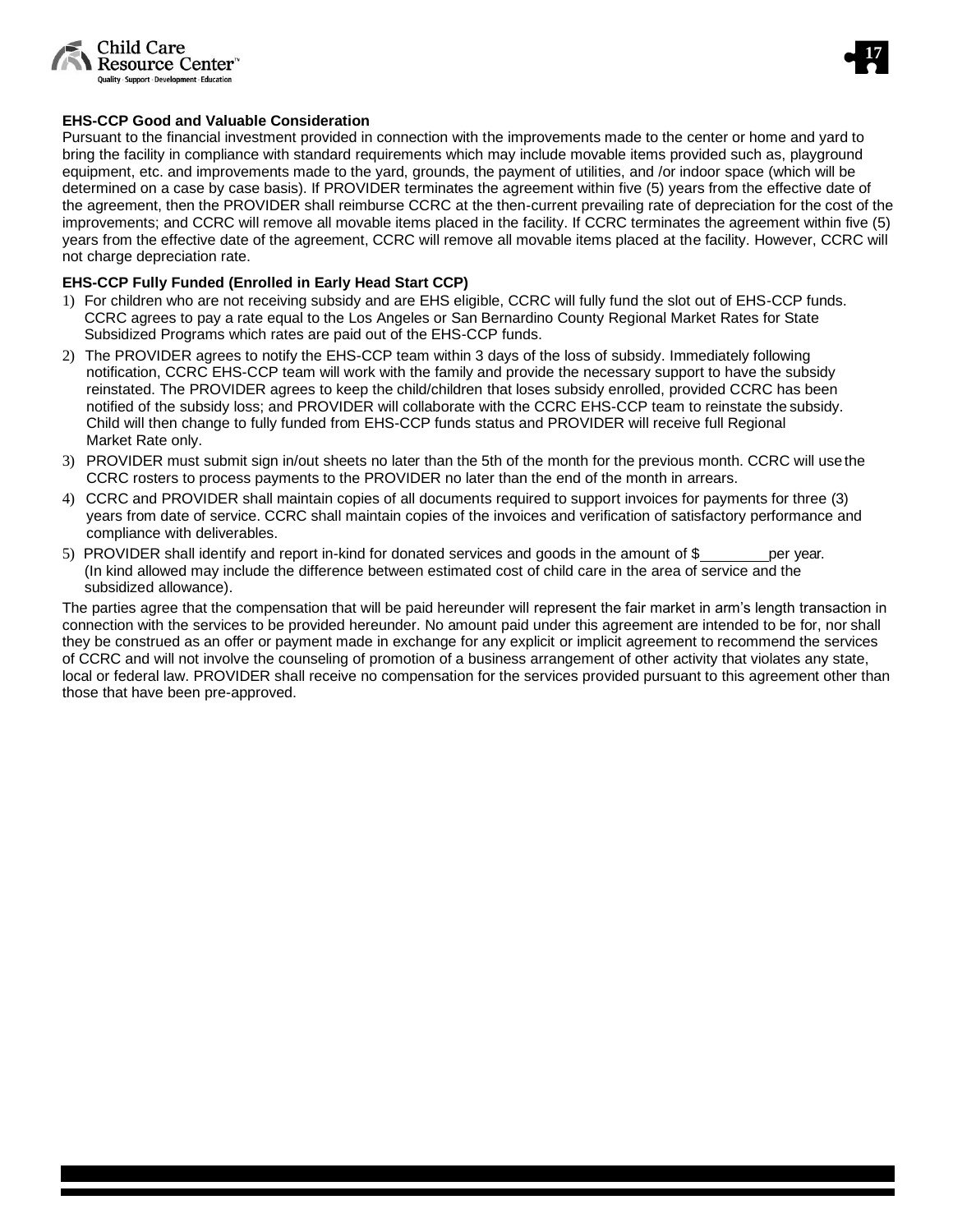## **ADDENDUM NUMBER ONE TO THE AGREEMENT BETWEEN CHILD CARE RESOURCE CENTER, INC. AND CHILD CARE PROVIDERS**

## **1-1-2022**

## **Changes to Agreement page 3**

CCRC may make changes, revisions, and/or additions to this Child Care Service Agreement (CCSA) at any time. Providers will receive written notification of any amendments, which shall be effective immediately. The Provider's continued participation under this Agreement or any amendment thereto shall be considered their acceptance. The parties agree that CCRC is not required to have a new CCSA signed with every change or addendum. Written amendments will be considered as received, unless returned by the Post Office or other courier. Providers are free to terminate this Agreement upon receipt of any change to this Agreement as provided herein.

## **Indemnification and Hold Harmless page 4 – New language in red**

The Provider shall indemnify, defend, and hold harmless CCRC and its Partnering Agency's, each of their respective officers, agents, directors, employees, affiliates, representatives, successors, and permitted assigns (collectively, "Indemnified Parties")from and against any and all losses, damages, liabilities, deficiencies, claims, actions, judgments, settlements, interest, awards, penalties, fines, costs, or expenses of whatever kind, including reasonable attorneys' fees, fees and the costs of enforcing any right to indemnification under this Agreement (collectively, "Losses") incurred by the Indemnified Parties and/or resulting to any and all contractors, subcontractors, laborers, or to any other person, firm, or corporation furnishing or supplying work, services, materials, or supplies and Losses occurring or resulting to any person, firm, or corporation who may be injured or damaged by the Provider or any of its employees in the performance of this Agreement. Said indemnity shall be required regardless of whether Provider engaged in active or passive negligence and regardless of whether Provider is responsible in whole or in part.

## **Request for Rate Change page 6 – Strikethrough identifies areas removed All Providers:**

1) Rate changes may be requested one  $(1)$  time in a CCRC fiscal year (July 1 to June 30) on an as needed basis. All requests are to be directed to the Provider Liaison team.

a) Licensed Providers: Rate change requests shall be submitted with a Family and Child Care Center Statement along with the Provider's private fee sheet.

b) License-Exempt Providers: Rate change requests shall be submitted with a CCRC Exempt Provider Fee Schedule.

2) All requests received by the 20th of the month, if approved, will be effective on the 1st of the following month. All requests received after the 20th of the month, if approved, will be effective the 1st of the month subsequent to the following month.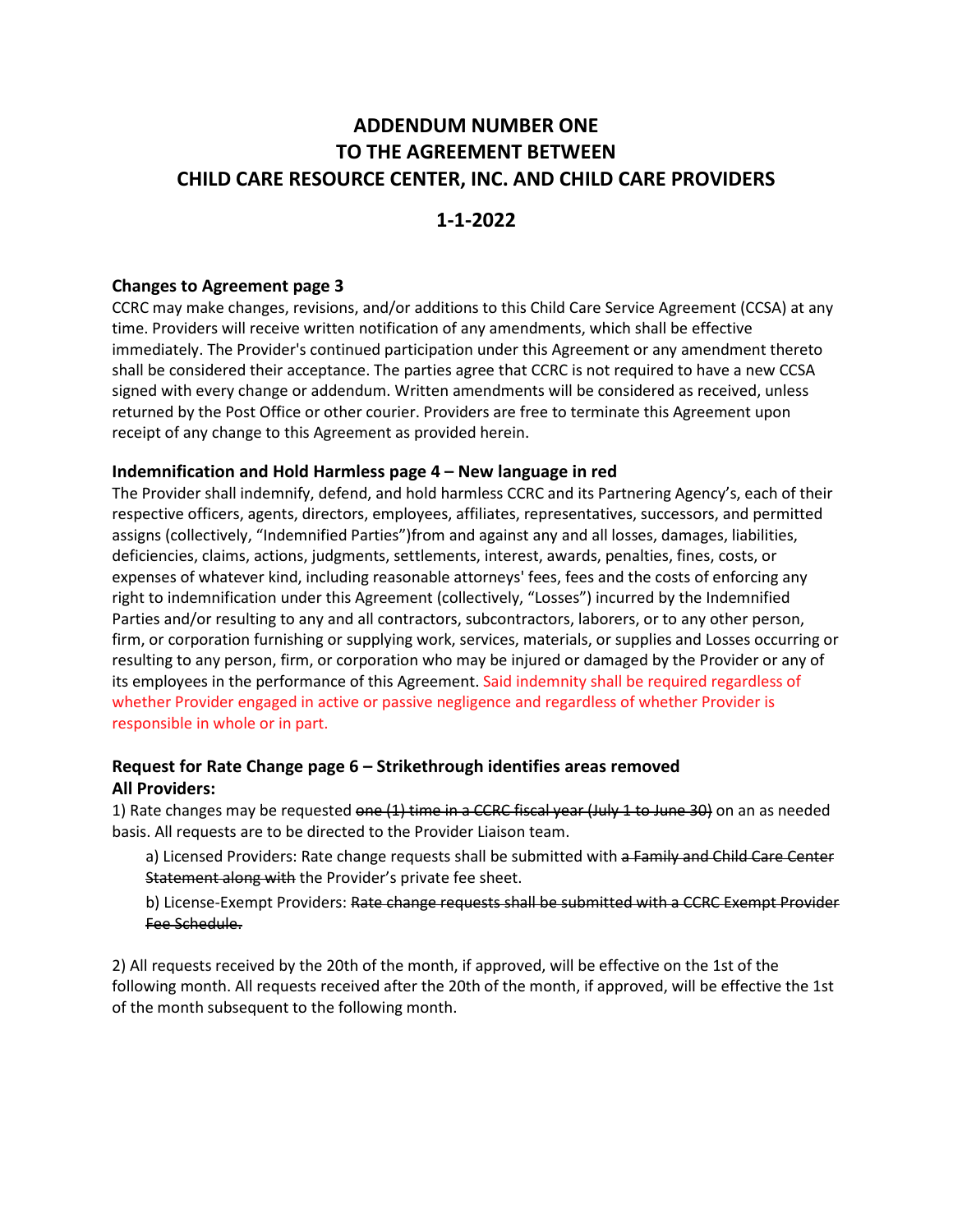## **ADDENDUM NUMBER TW0 TO THE AGREEMENT BETWEEN CHILD CARE RESOURCE CENTER, INC. AND CHILD CARE PROVIDERS**

## **6-1-22**

### **Provider Guidelines Page 13**- **Strikethrough identifies areas removed, see new language in red**

To provide a minimum of 4,872 2,080 operational hours, 208 days, Monday through Friday for non-subsidized EHS-CCP children. Families receiving subsidy will be determined based on family need.

To serve a minimum of 5 infant/toddlers/Pre-School in Large FCC or 3 children in a small FCC, Zero to 48-60 months old in a licensed Family Child Care home/or 8 infant/toddler, Zero to 36 months in a licensed Child Care Center in accordance with the Head Start Program Performance Standards (maximum will be determined based on Early Head Start Regulations), California Department of Education (General Childcare) and State licensing requirements.

#### **Provider Guidelines Page 14**- **Strikethrough identifies areas removed, see new language in red**

Provide full day care at a minimum 9 10 hours per day, per child M-F, 48 weeks per year for each nonsubsidized EHS-CCP child; children receiving subsidy will follow hours approved based on need.

Attend collaborative meetings as planned for training, program planning; may be scheduled after hours and weekends. Provider's assistants will participate in coaching sessions and mandatory trainings.

Coordinate all health and nutrition services in partnership with the EHS-CCP team, including all developmental, sensory, and behavioral screening and assistance with follow up services. Support the ASQ Online initiative and provide families with information on how to use Parent Access portal to complete ASQ's. Notify the EHS-CCP Family Advocate or Coach when a child requires a referral for further assessment and evaluation, or when requested by the family for a child with potential or diagnosed health conditions, developmental delays, or any other concerns

Inform EHS-CCP team within 24 hours immediately, of any outbreak illness at the facilities, including, but not limited to, lice, hand/mouth/foot, children pox, rosella rash, ringworm,COVID-19 etc.

Participate CCRC HS quarterly FCCERS, Curriculum Fidelity observations and implement corrective plan of action for areas of non-compliance.

Ensure caregiver completes the health questionnaire via Learning Genie before they drop off. If caregiver does not complete questionnaire provider will open Learning Genie health card and complete the questionnaire before child is signed in.

Use Childplus using the ipad provided for caregiver to sign in/sign out, for any fully funded children.

The PROVIDER also agrees to fully implement CCRC's Child Behavior Management, Individualization, Suspension and Expulsion Policy and Procedure and related procedures, only use positive guidance and redirection. The provider will collaborate and partner with the assigned Mental Health Consultant to support positive teaching practices (positive climate?), promote mental health services for their staff and families, and implement strategies that support behavioral difficulties or developmental challenges. Furthermore, the PROVIDER agrees that no child can be expelled or suspended, on a short term or a long-term basis due to behavioral concerns. The PROVIDER will, in collaboration with the CCRC EHS-CCP team, implement the steps necessary to support the child and parent and, if deemed necessary by the MDTM and the Part C PROVIDER (if applicable), implement a supportive plan and/or child's transition to a more suitable program.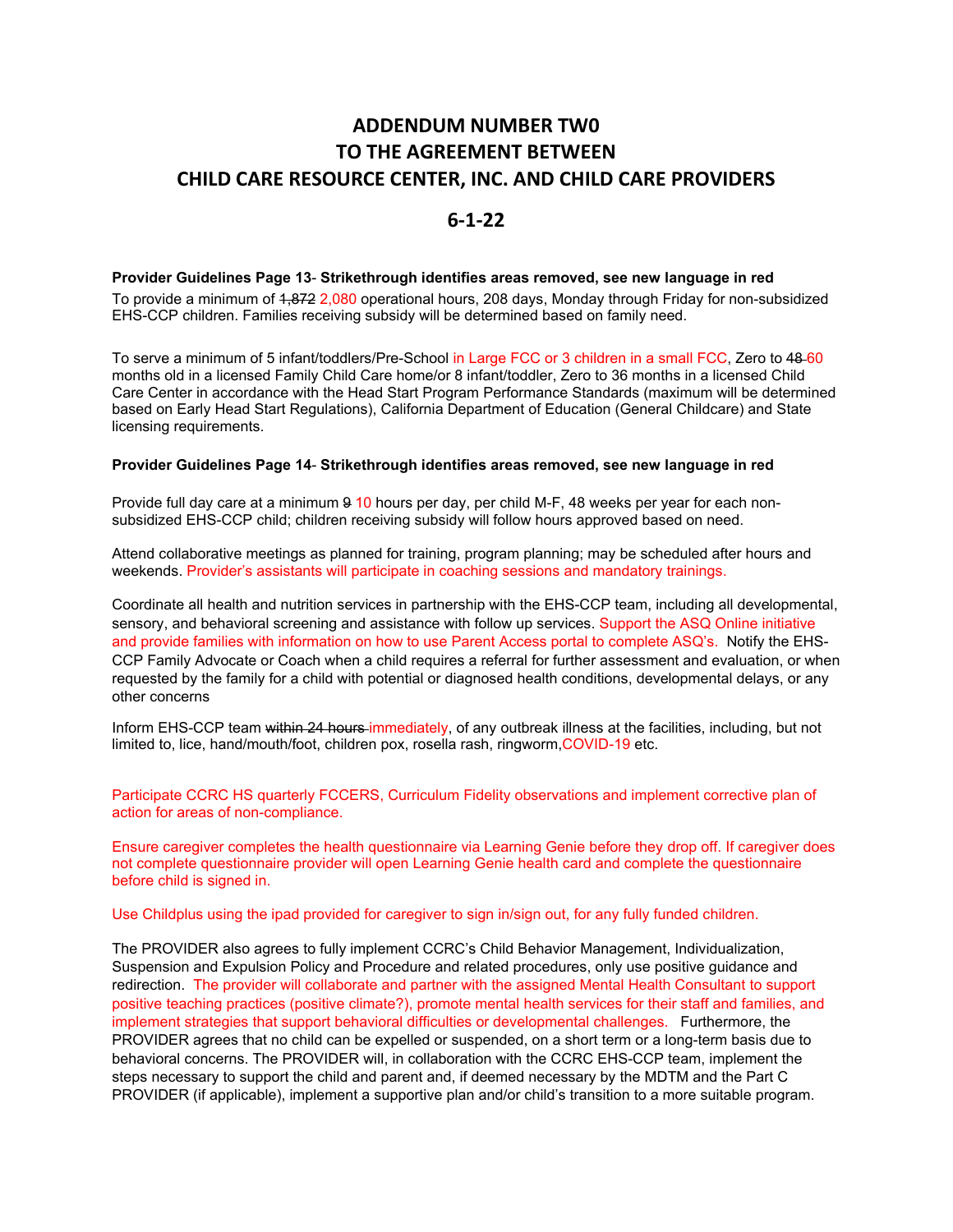### **Provider Guidelines Page 15**- **Strikethrough identifies areas removed, see new language in red**

Provide a safe educational learning environment and child care program; including but not limited to developmental activities for the children. PROVIDER shall assist in the assessment of the children's growth and development. The PROVIDER shall assess Infants and Toddlers 0-48 60 months FCC & 0-36 months CCC. The PROVIDER shall write and implement group and individualized weekly lesson plans for each child, post the plans, and provide a copy to CCRC every 2 weeks weekly for feedback, coaching, mentoring and monitoring. CCRC will provide a lesson plan format.

Conduct two Home Visits and two parent conferences per child per year; to enhance the knowledge and understanding of both EHS-CCP team members and parents of the child's education and developmental progress and activities in the program. Provide copies of Home Visit forms and parent conference forms to CCRC staff once completed.

Will give children ages 3 and up the opportunity to use HATCH at minimum of 15 minutes a week during school hours. IPAD will be provided for children to use and HS CCP will pay for the software.

All contractors must abide by all head start COVID-19 mandates.

### **EHS-CCP: Unusual Incidents Page 15 Strikethrough identifies areas removed, see new language in red**

Provide the CCRC EHS-CCP team with a copy of any Unusual Incident Report (LIC 624) made to CCL within 24 hours immediately of the report. The report may be submitted by fax or email if/when the incident occurs at the end of the week.

Notify parent of any injury or incident immediately. Complete and send an incident/injury report to the EHS-CCP team and California Community Care Licensing as required.

Report any lack of supervision of children, unauthorized release of children, or injuries requiring medical treatment to the EHS-CCP team within 12 hours immediately.

#### Inform CCP staff of any visits from licensing immediately.

#### **EHS-CCP Quality Supplement page 16 Strikethrough identifies areas removed, see new language in red**

The EHS-CCP program portion of the agreement will be paid to the PROVIDER on a per slot payment fee (flat monthly fee) currently set at \$363-\$510 per month per non- CCP subsidized slot enrolled with the PROVIDER.

CCRC conducts business ethically and avoids conflicts of interest, including the appearance of such conflicts. All persons involved in Agency operations have an equal obligation to avoid conflicts of interest. The following policy is in place to avoid conflict of interest.

- 1. A child who is related to a Child Care Provider or a Child Care Providers employee participating in the CCP program may not be enrolled at the same child care facility.
- 2. Applicants, employees and child care providers are required to disclose relationship at the time of application. Relationships that are disclosed/identified after applicant is enrolled will result in child being transferred or dropped.

### **EHS-CCP Fully Funded (Enrolled in Early Head Start CCP) page 17, New language in red**

For children who are not receiving subsidy and are CCP eligible, CCRC will fully fund the slot out of CCP funds. CCRC agrees to pay a rate equal to the Los Angeles or San Bernardino County Regional Market Rates for State Subsidized Programs which rates are paid out of the CCP funds and will receive an additional per slot payment fee (flat monthly fee) set at \$133 per month per fully funded slot enrolled with the CONTRACTOR.